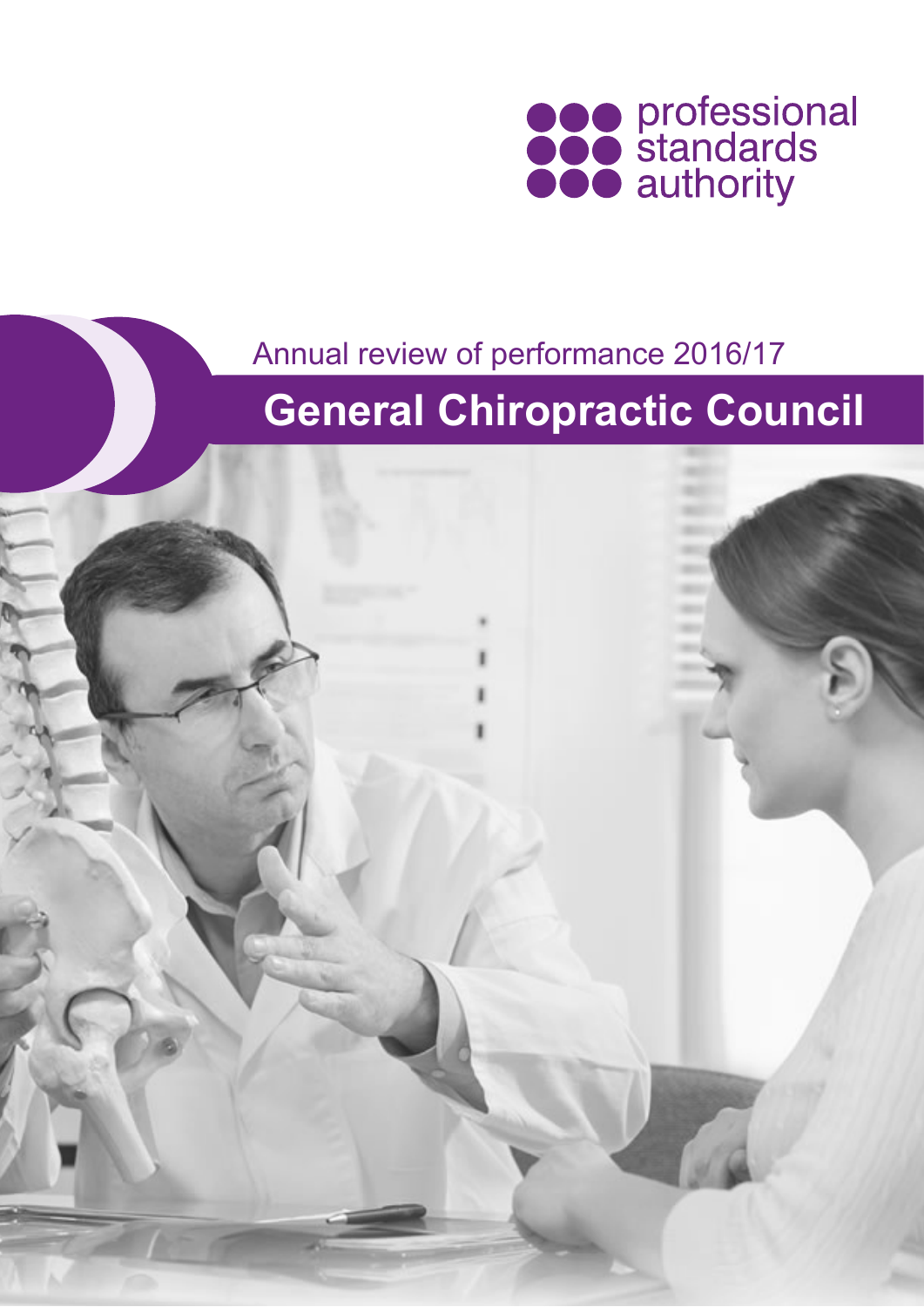#### **About the Professional Standards Authority**

The Professional Standards Authority for Health and Social Care<sup>1</sup> promotes the health, safety and wellbeing of patients, service users and the public by raising standards of regulation and voluntary registration of people working in health and care. We are an independent body, accountable to the UK Parliament.

We oversee the work of nine statutory bodies that regulate health professionals in the UK and social workers in England. We review the regulators' performance and audit and scrutinise their decisions about whether people on their registers are fit to practise.

We also set standards for organisations holding voluntary registers for people in unregulated health and care occupations and accredit those organisations that meet our standards.

To encourage improvement we share good practice and knowledge, conduct research and introduce new ideas including our concept of right-touch regulation.<sup>2</sup> We monitor policy developments in the UK and internationally and provide advice to governments and others on matters relating to people working in health and care. We also undertake some international commissions to extend our understanding of regulation and to promote safety in the mobility of the health and care workforce.

We are committed to being independent, impartial, fair, accessible and consistent. More information about our work and the approach we take is available at [www.professionalstandards.org.uk.](http://www.professionalstandards.org.uk/)

 $\overline{a}$ 1 The Professional Standards Authority for Health and Social Care was previously known as the Council for Healthcare Regulatory Excellence.

<sup>2</sup> *Right-touch regulation revised (October 2015)*. Available at [www.professionalstandards.org.uk/policy-and-research/right-touch-regulation.](http://www.professionalstandards.org.uk/policy-and-research/right-touch-regulation)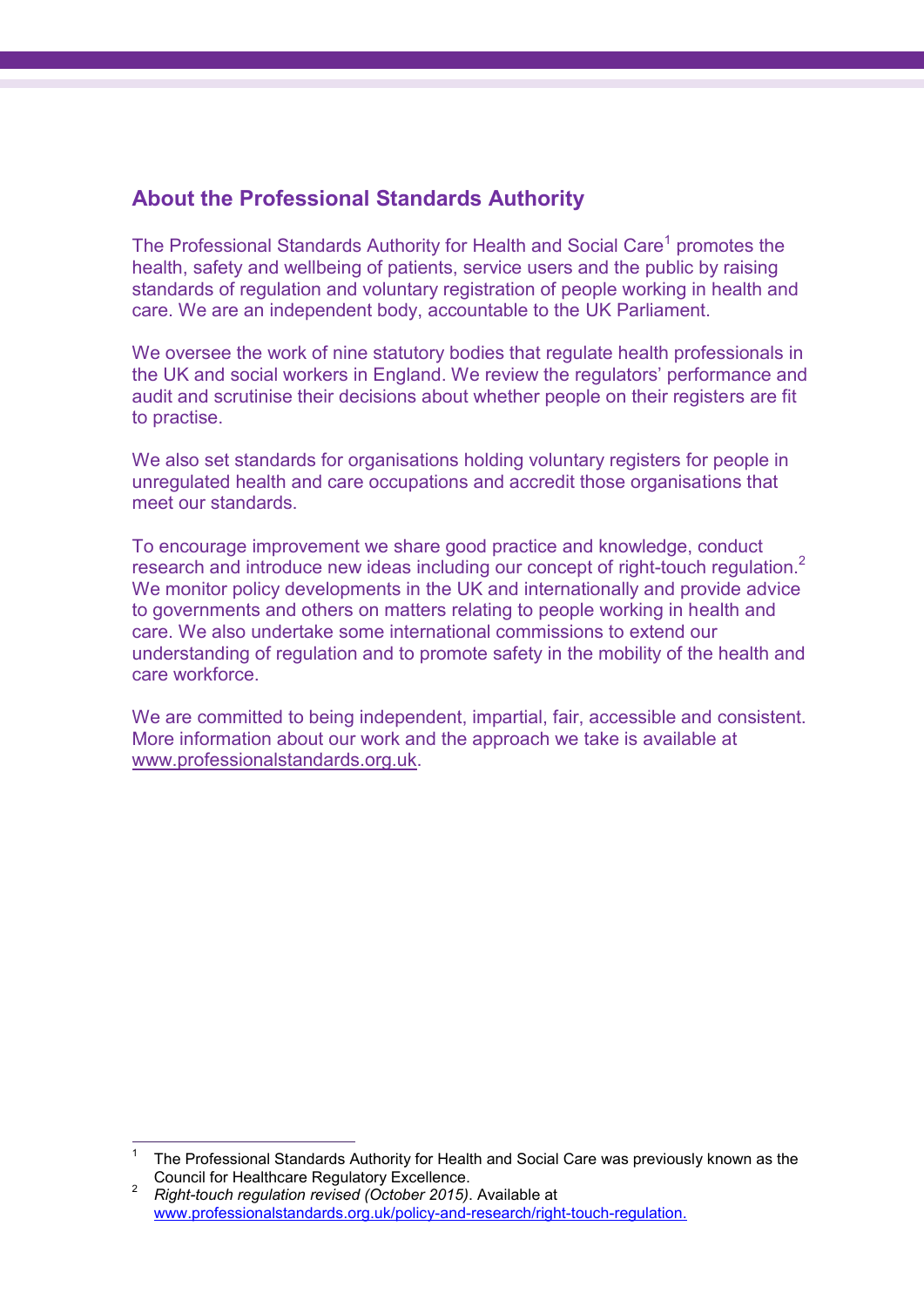# **Contents**

 $\frac{1}{2}$ 

### About the General Chiropractic Council

The General Chiropractic Council (the GCC) regulates chiropractors in the United Kingdom. Its work includes:

- Setting and maintaining standards of practice and conduct for the chiropractic profession
- Maintaining a register of qualified professionals
- Assuring the quality of chiropractic education and training
- Acting to restrict or remove from practice registrants who are not considered to be fit to practise.

As of 31 March 2017, the GCC was responsible for a register of 3,195 chiropractors. It recognises and assures the quality of five degree programmes at three education institutions.

The GCC's fee for initial registration is £750. The fee for retention is £800. The GCC offers a reduced fee of £100 for those who register as non-practising.<sup>3</sup>

 $3$  Non-practising registration is a rate of registration fee set out only in the fee schedule of the Registration Rules. It is not a distinct category of registration nor is it a Register separate to that containing practising registrants. The sole distinction between practising and non-practising registration is that those registrants not intending to practise as chiropractors within the UK for an entire registration year may pay the reduced fee of £100. The GCC annotates the Register of Chiropractors to indicate to the public and patients which registrants are paying the lower rate and therefore not practising in the UK. These details are also published on the GCC's website.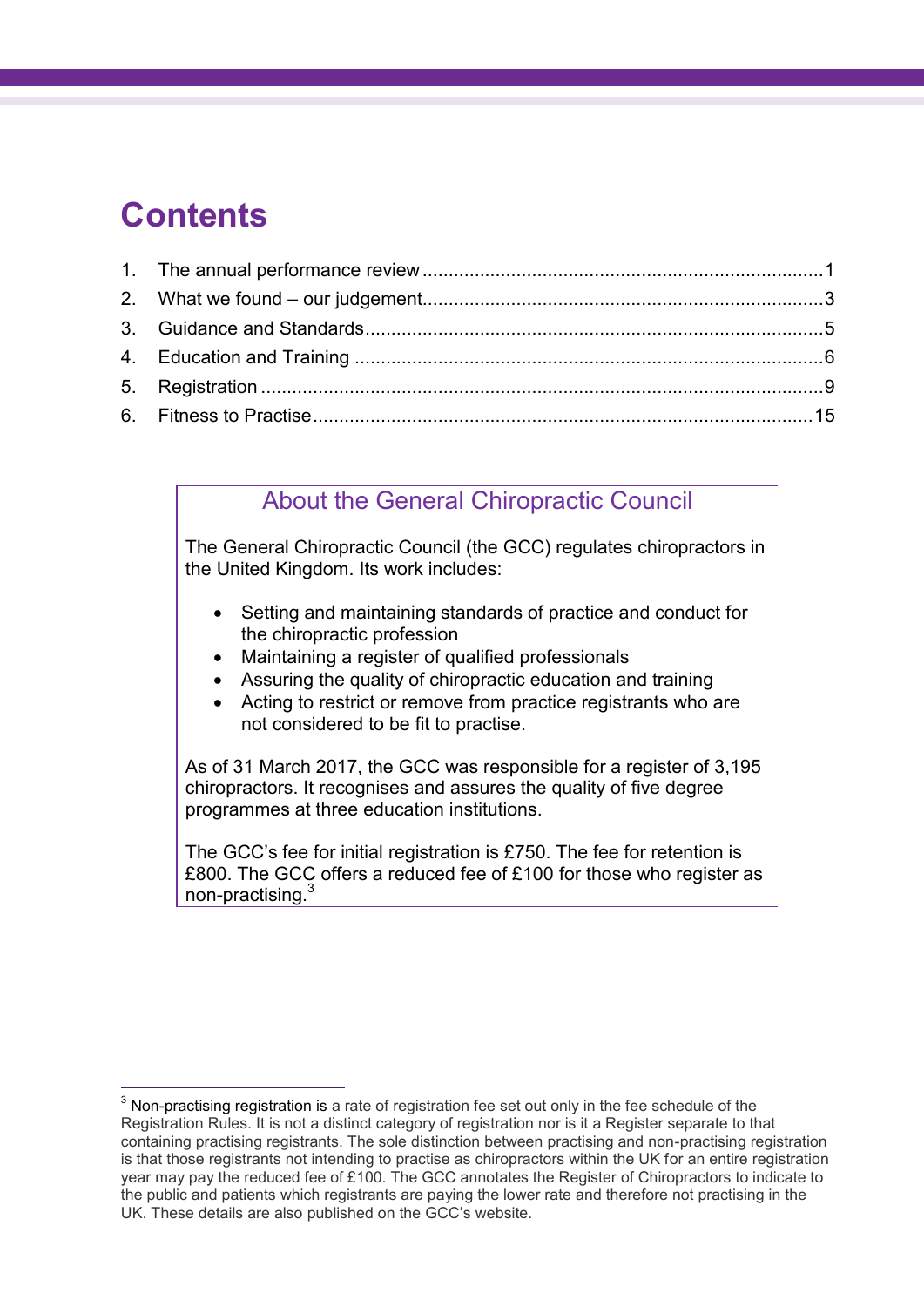

Regulator reviewed: **General Chiropractic Council**

# Standards of good regulation

| <b>Core functions</b>         | <b>Met</b> |
|-------------------------------|------------|
| <b>Guidance and Standards</b> | 4/4        |
| <b>Education and Training</b> | 4/4        |
| <b>Registration</b>           | 6/6        |
| <b>Fitness to Practise</b>    | 9/10       |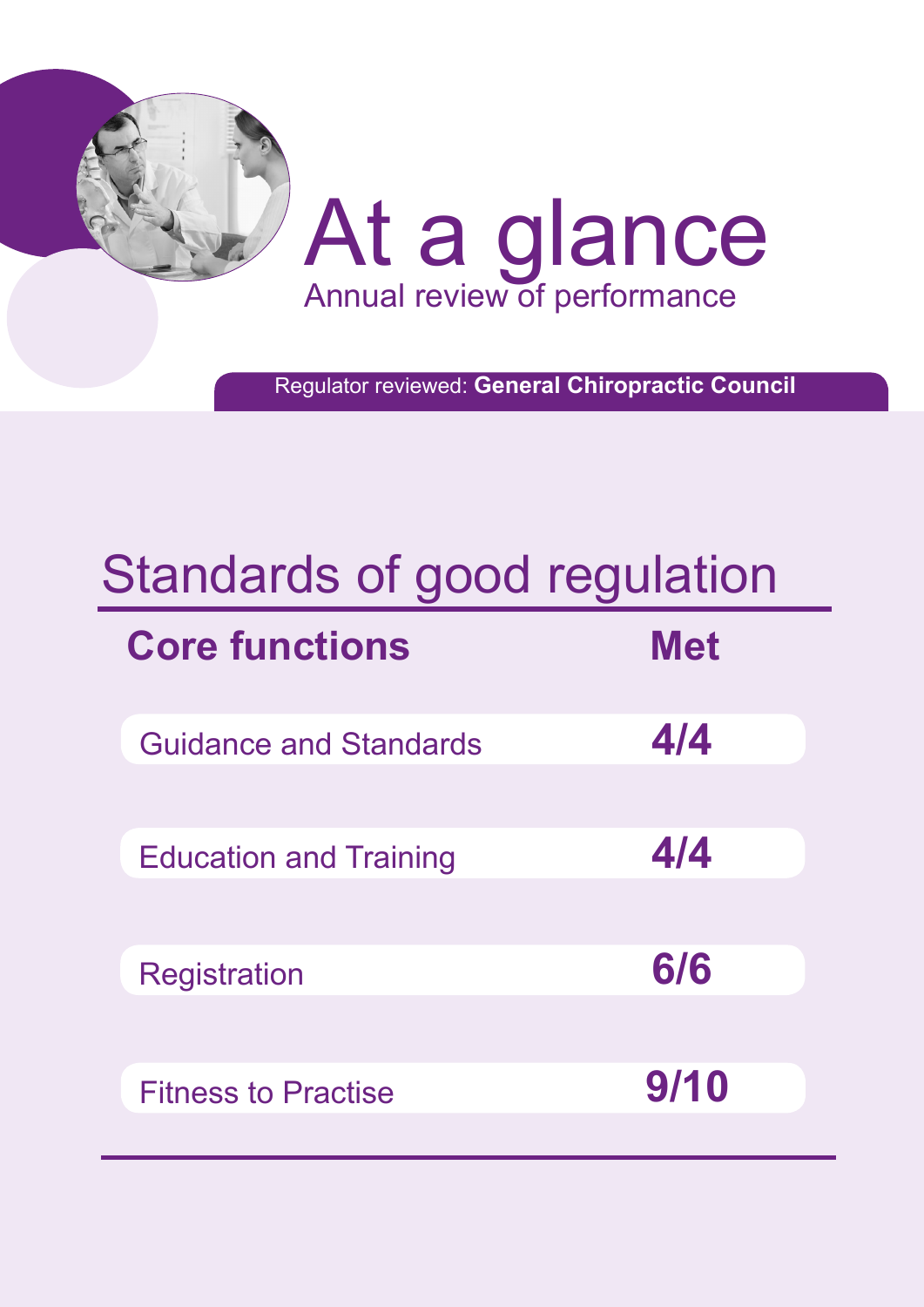### <span id="page-4-0"></span>1. The annual performance review

- 1.1 We oversee the nine health and care professional regulatory organisations in the UK, including the GCC. $<sup>4</sup>$  More information about the range of activities we</sup> undertake as part of this oversight, as well as more information about these regulators, can be found on our website.
- 1.2 An important part of our oversight of the regulators is our annual performance review, in which we report on the delivery of their key statutory functions. These reviews are part of our legal responsibility. We review each regulator on a rolling 12-month basis and vary the scope of our review depending on how well we see the regulator is performing. We report the outcome of reviews annually to the UK Parliament and the governments in Scotland, Wales and Northern Ireland.
- 1.3 These performance reviews are our check on how well the regulators have met our *Standards of Good Regulation* (the Standards) so that they protect the public and promote confidence in health and care professionals and themselves. Our performance review is important because:
	- It tells everyone how well the regulators are doing
	- It helps the regulators improve, as we identify strengths and weaknesses and recommend possible changes.

#### **The Standards of Good Regulation**

- 1.4 We assess the regulators' performance against the Standards. They cover the regulators' four core functions:
	- Setting and promoting guidance and standards for the profession
	- Setting standards for and quality assuring the provision of education and training
	- Maintaining a register of professionals
	- Acting where a professional's fitness to practise may be impaired.
- 1.5 The Standards describe the outcomes we expect regulators to achieve in each of the four functions. Over 12 months, we gather evidence for each regulator to help us see if they have been met.
- 1.6 We gather this evidence from the regulator, from other interested parties, and from the information that we collect about them in other work we do. Once a year, we collate this information and analyse it to make a recommendation to our internal panel of decision-makers about how we believe the regulator has performed against the Standards in the previous 12 months. We use this to decide the type of performance review we should carry out.

 4 These are the General Chiropractic Council, the General Dental Council, the General Medical Council, the General Optical Council, the General Osteopathic Council, the General Pharmaceutical Council, the Health and Care Professions Council, the Nursing and Midwifery Council, and the Pharmaceutical Society of Northern Ireland.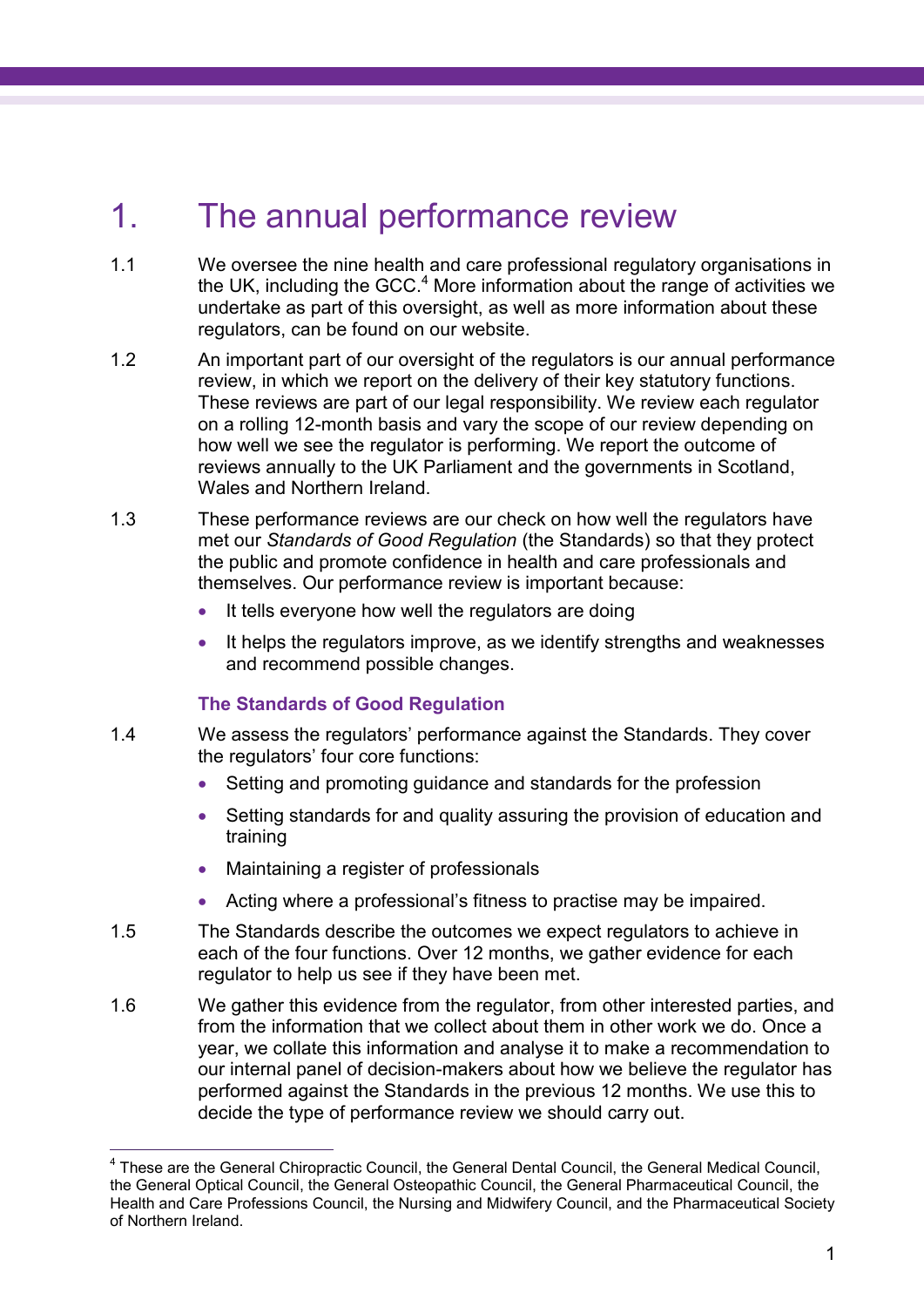- 1.7 We will recommend that additional review of their performance is unnecessary if:
	- We identify no significant changes to the regulator's practices, processes or policies during the performance review period; and
	- None of the information available to us indicates any concerns about the regulator's performance that we wish to explore in more detail.
- 1.8 We will recommend that we ask the regulator for more information if:
	- There have been one or more significant changes to a regulator's practices, processes or policies during the performance review period (but none of the information we have indicates any concerns or raises any queries about the regulator's performance that we wish to explore in more detail) or;
	- We consider that the information we have indicates a concern about the regulator's performance in relation to one or more Standards.
- 1.9 This targeted review will allow us to assess the reasons for the change(s) or concern(s) and the expected or actual impact of the change(s) or concern(s) before we finalise our performance review report.
- 1.10 We have written a guide to our performance review process, which can be found on our website [www.professionalstandards.org.uk](http://www.professionalstandards.org.uk/)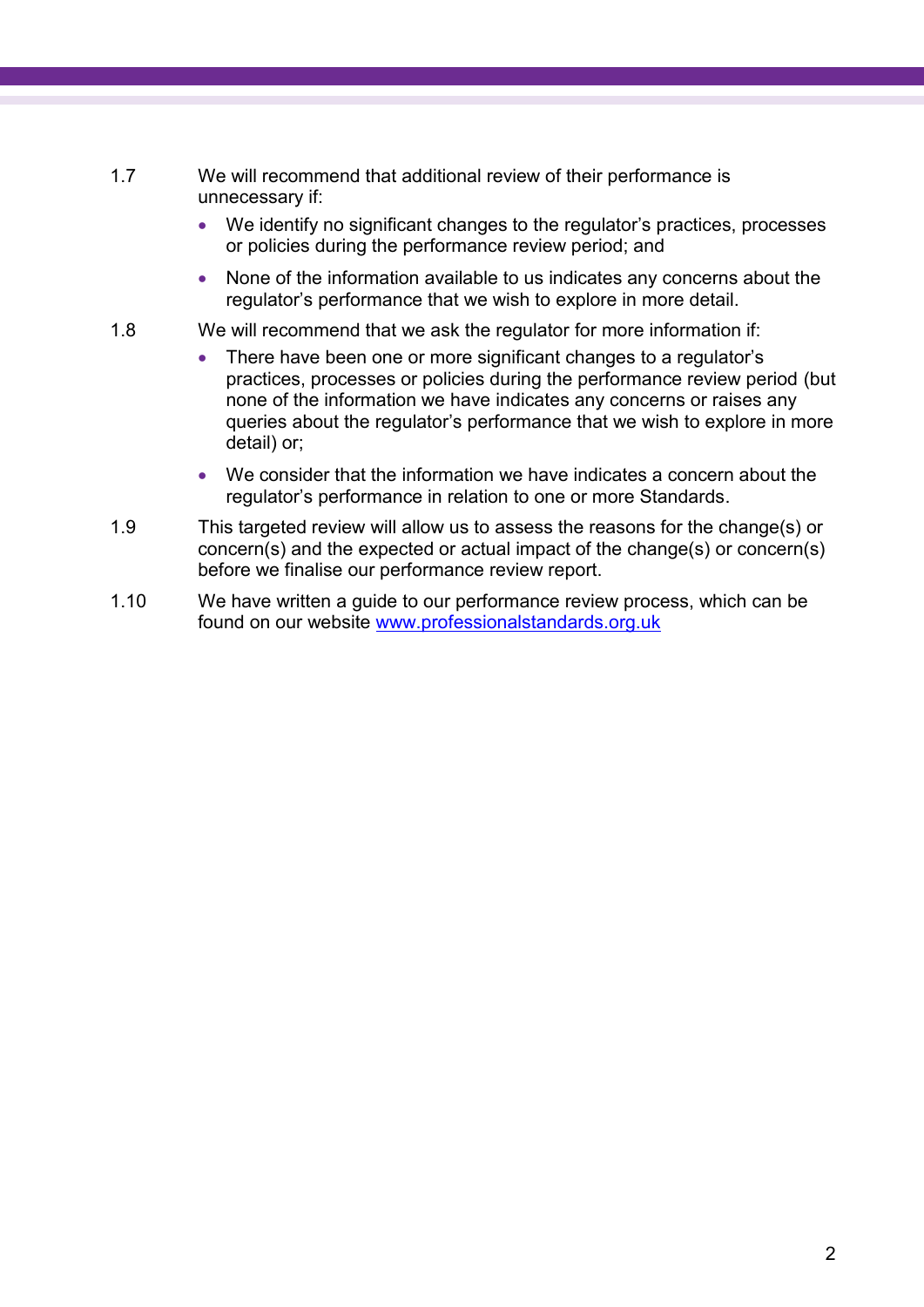# <span id="page-6-0"></span>2. What we found – our judgement

2.1 During April 2017, we carried out an initial review of the GCC's performance for the period from 1 April 2016 to 31 March 2017. Our review included an analysis of the following:

- Council papers, including performance and committee reports, and meeting minutes
- The findings of internal audits
- Policy and guidance documents
- Statistical performance dataset (see paragraphs 2.6 to 2.8 below)
- Third-party feedback
- A check of the GCC register
- <span id="page-6-1"></span>• Information available to us through our review of final fitness to practise decisions under the Section 29 process.<sup>5</sup>
- 2.2 As a result of this assessment, we carried out a targeted review of the GCC's performance against Standard 2 of the *Standards of Good Regulation* for Registration and Standards 6 and 7 of the *Standards of Good Regulation* for Fitness to Practise.
- 2.3 Following a detailed consideration of the further information provided by the GCC, we decided that the GCC had not met Standard 7 for Fitness to Practise, but had met Standard 2 for Registration and Standard 6 for Fitness to Practise. The reasons for this are set out in the following sections of the report.

#### **Summary of the GCC's performance**

2.4 For 2016/17 we have concluded that the GCC:

 $\overline{a}$ 

- Met all the *Standards of Good Regulation* for Guidance and Standards
- Met all the *Standards of Good Regulation* for Education and Training
- Met all of the *Standards of Good Regulation* for Registration
- Met nine of the ten *Standards of Good Regulation* for Fitness to Practise. The GCC did not meet Standard 7.
- 2.5 The GCC has maintained its performance since last year. We recognise that there will have been limited opportunity between the publication of our previous performance review report, and this report, for the GCC to act upon the issues that we discussed in our previous report. We will therefore look

 $5$  Each regulator we oversee has a 'fitness to practise' process for handling complaints about health and care professionals. The most serious cases are referred to formal hearings in front of fitness to practise panels. We review every final decision made by the regulators' fitness to practise panels. If we consider that a decision is insufficient to protect the public properly we can refer them to Court to be considered by a judge. Our power to do this comes from Section 29 of the [NHS Reform and Health Care Professions](http://www.legislation.gov.uk/ukpga/2002/17/contents)  [Act 2002 \(as amended\).](http://www.legislation.gov.uk/ukpga/2002/17/contents)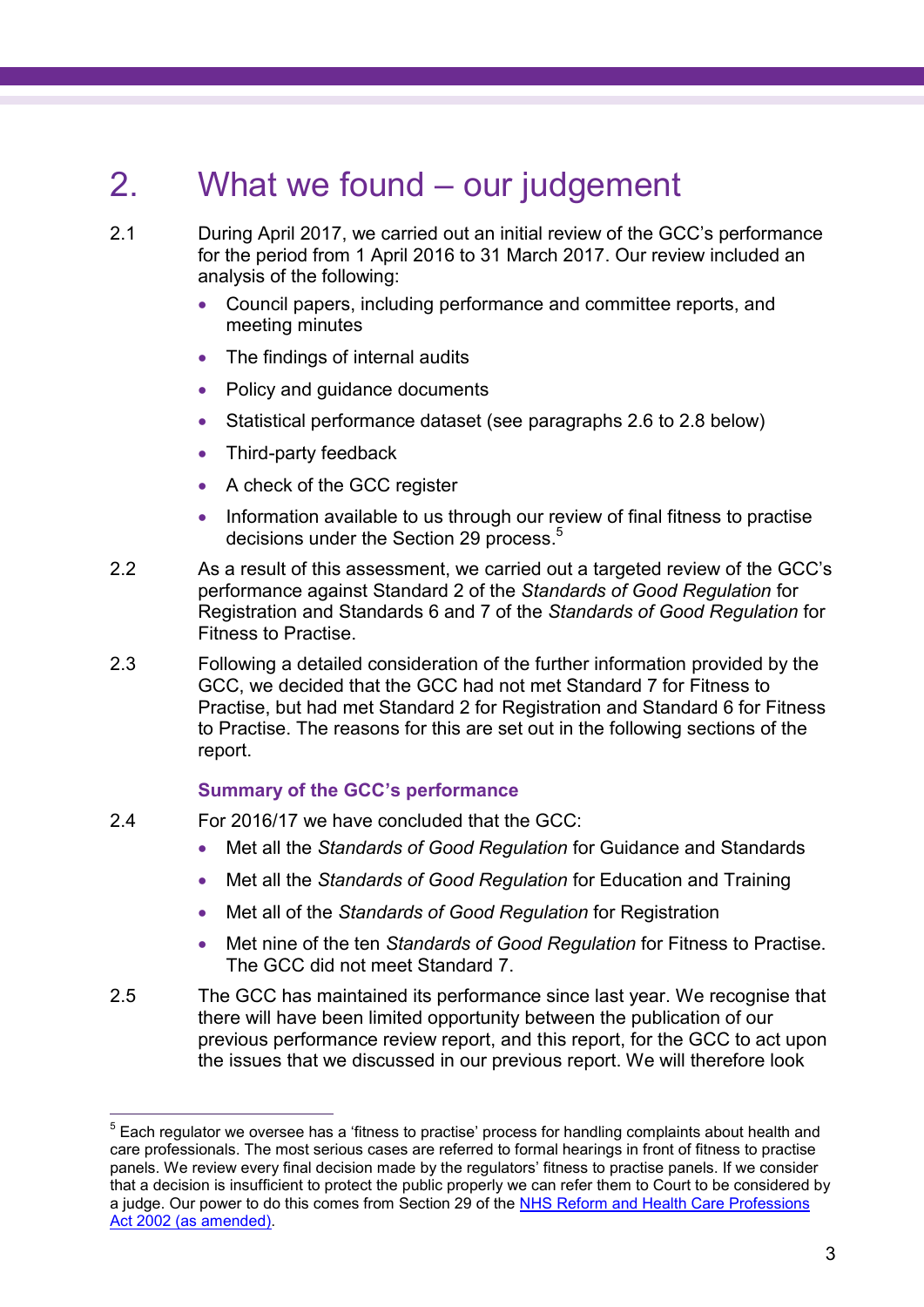again when we next review the GCC's performance in 2018 at the activities the GCC may have undertaken to address the issues we have raised.

#### **Key comparators**

- 2.6 We have identified with the regulators the numerical data that they should collate, calculate and provide to us, and what data we think provides helpful context about each regulator's performance. Below are the items of data identified as being key comparators across the Standards.
- 2.7 We expect to report on these comparators both in each regulator's performance review report and in our overarching reports on performance across the sector. We will compare the regulators' performance against these comparators where we consider it appropriate to do so.
- 2.8 Set out below is the comparator data provided by the GCC for the period under review.

| <b>Comparator</b>                                                                                            | 2016/17 <sup>6</sup> |  |  |
|--------------------------------------------------------------------------------------------------------------|----------------------|--|--|
| The number of registration appeals<br>concluded, where no new information was<br>presented, that were upheld |                      |  |  |
| Median time (in working days) taken to<br>process initial registration applications for                      |                      |  |  |
| <b>UK</b> graduates                                                                                          |                      |  |  |
| EU (non-UK) graduates<br>$\bullet$                                                                           |                      |  |  |
| International (non-EU) graduates<br>$\bullet$                                                                | 1                    |  |  |
| Time from receipt of initial complaint to the<br>final Investigating Committee decision                      |                      |  |  |
| <b>Median</b>                                                                                                | 35 weeks             |  |  |
| Longest case<br>$\bullet$                                                                                    | 157 weeks            |  |  |
| <b>Shortest case</b>                                                                                         | 4 weeks              |  |  |
| Time from receipt of initial complaint to final<br><b>Fitness to Practise Committee</b><br>determination     |                      |  |  |
| <b>Median</b>                                                                                                | 64 weeks             |  |  |
| Longest case                                                                                                 | 82 weeks             |  |  |
| <b>Shortest case</b>                                                                                         | 28 weeks             |  |  |

 6 From 1 April 2016 to 31 March 2017.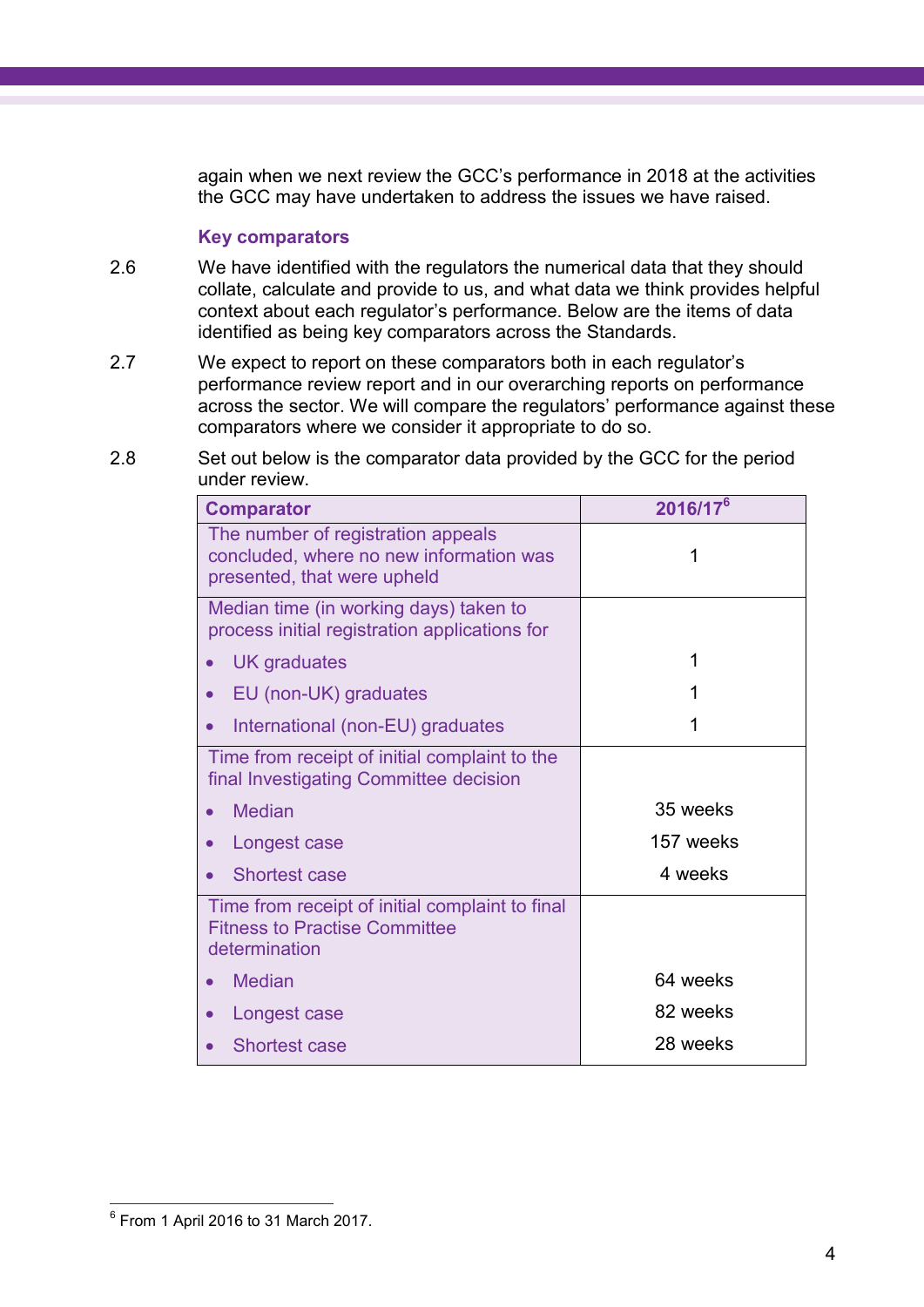| Time to an interim order decision from<br>receipt of complaint                     | 8 weeks |  |
|------------------------------------------------------------------------------------|---------|--|
| Outcomes of the Authority's appeals<br>against final fitness to practise decisions |         |  |
| <b>Dismissed</b>                                                                   |         |  |
| Upheld and outcome substituted                                                     |         |  |
| Upheld and case remitted to regulator for<br>re-hearing                            |         |  |
| Settled by consent                                                                 |         |  |
| Withdrawn                                                                          |         |  |
| Number of data breaches reported to the<br><b>Information Commissioner</b>         |         |  |
| Number of successful judicial review<br>applications                               |         |  |

### <span id="page-8-0"></span>3. Guidance and Standards

3.1 The GCC has met all the *Standards of Good Regulation* for Guidance and Standards during 2016/17. Examples of how it has demonstrated this are given below each individual Standard.

> **Standard 1: Standards of competence and conduct reflect up-to-date practice and legislation. They prioritise patient and service user safety and patient and service user centred care**

- 3.2 We reported last year that the GCC had revised the core guidance for chiropractors and published the revised *Code – standards of conduct, performance and ethics for chiropractors* (the Code). The Code became effective on 30 June 2016.
- 3.3 We have identified no concerns with the GCC's performance in this area.

**Standard 2: Additional guidance helps registrants apply the regulator's standards of competence and conduct to specialist or specific issues including addressing diverse needs arising from patient and service user centred care**

3.4 In April 2016, the GCC published several pieces of supporting guidance to help chiropractors understand their obligations around specific issues. This included guidance on advertising, candour, confidentiality, consent, maintaining sexual boundaries and the use of social media.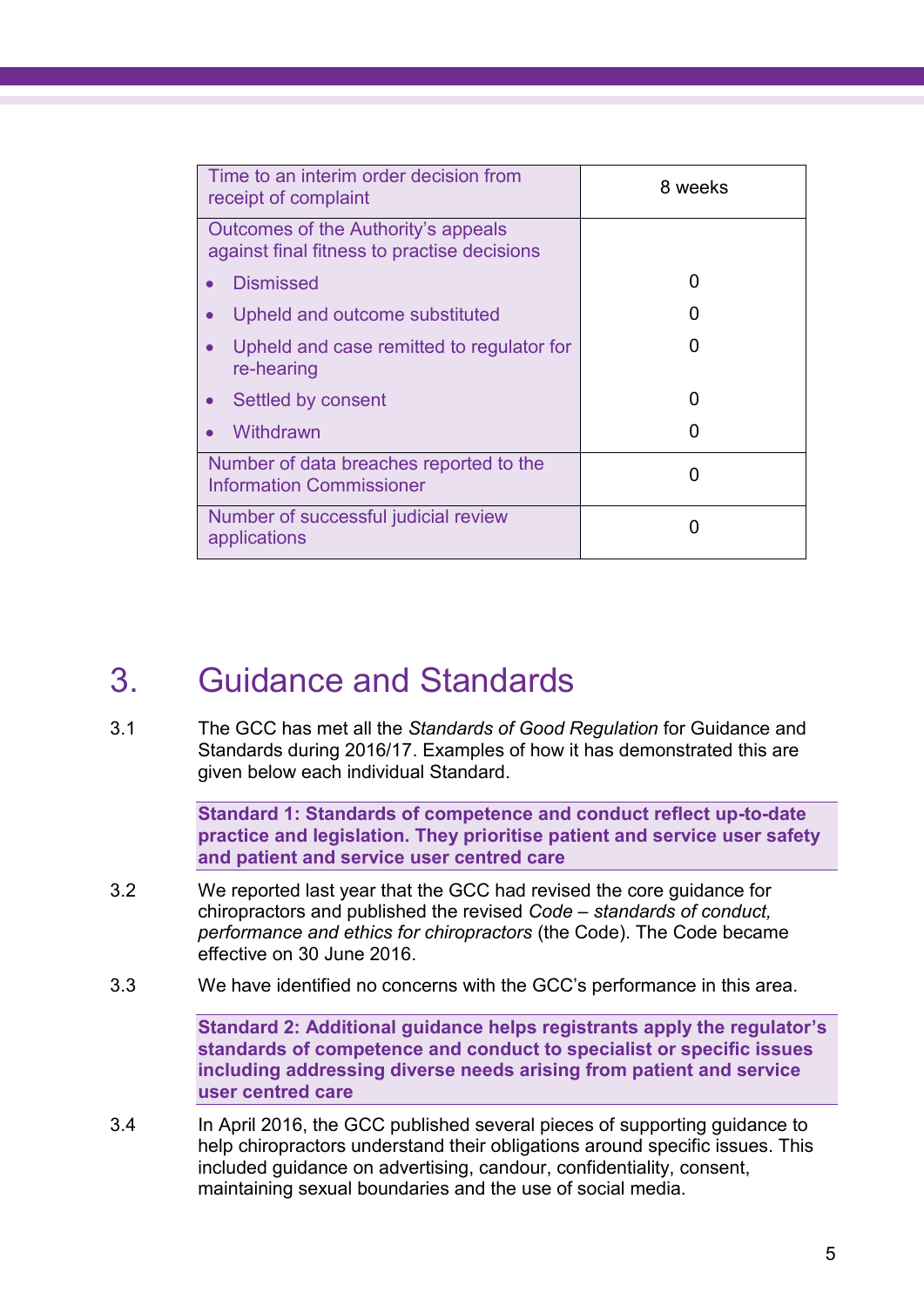3.5 We are satisfied that the GCC provides sufficient additional guidance for registrants.

> **Standard 3: In development and revision of guidance and standards, the regulator takes account of stakeholders' views and experiences, external events, developments in the four UK countries, European and international regulation and learning from other areas of the regulator's work**

- 3.6 We are not aware of any consultations carried out in this period of review on new or revised guidance and standards, but note that the GCC conducted a public consultation in the development of the revised Code and supplementary guidance.
- 3.7 The GCC has reported that it is currently working with the Care Quality Commission  $(CQC)^7$  to review the information available to registrants about the use of x-rays and compliance with the Ionising Radiation (Medical Exposure) Regulations 2000 (IRMER). The GCC is currently in the process of gathering information from its registrants about their use of x-rays. This follows a survey taken in 2016 to assess the proportion of GCC registrants who take x-rays themselves, rather than referring patients elsewhere.

**Standard 4: The standards and guidance are published in accessible formats. Registrants, potential registrants, employers, patients, service users and members of the public are able to find the standards and guidance published by the regulator and can find out about the action that can be taken if the standards and guidance are not followed**

- <span id="page-9-0"></span>3.8 The GCC's website provides information about its standards, how to complain if an individual has concerns about a registrant and what action can be taken under the GCC's fitness to practise procedures. The GCC continues to promote awareness through its website and online newsletters.
- 3.9 The previous and current versions of the Code are published on the GCC's website, along with its supporting guidance. All registrants were sent a copy of the new Code by post.

The Care Quality Commission is the regulator of health and social care providers in England.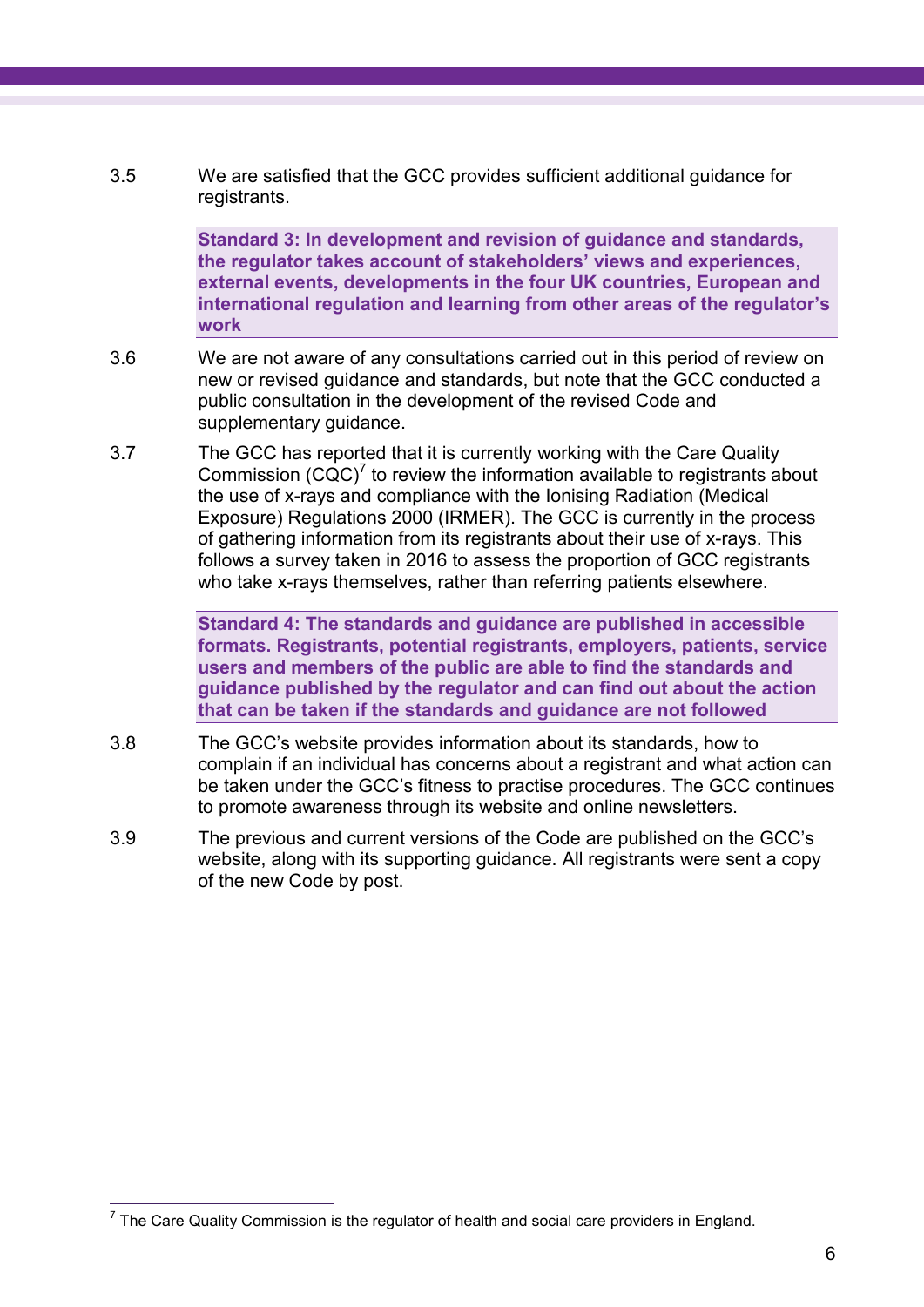# 4. Education and Training

4.1 The GCC has met all the *Standards of Good Regulation* for Education and Training during 2016/17. Examples of how it has demonstrated this are given below each individual Standard.

> **Standard 1: Standards for education and training are linked to standards for registrants. They prioritise patient and service user safety and patient and service user centred care. The process for reviewing or developing standards for education and training should incorporate the views and experiences of key stakeholders, external events and the learning from the quality assurance process**

- 4.2 During this review period the GCC continued to work on the project it began in September 2015 to review its Degree Recognition Criteria. With the publication of the revised Code, a review of the Degree Recognition Criteria was required in order to ensure that the standards which degree programmes must meet continue to reflect the Standard of Proficiency required of registrants as set out in the Chiropractors Act. The Degree Recognition Criteria will be replaced by new Education Standards which relate directly to the revised Code in terms of the learning outcomes that must be achieved.
- 4.3 The review aims to ensure the GCC's education standards are consistent and coherent, that they reflect current and future healthcare and education and training provision, and demonstrate the characteristics of a supportive learning culture for students.
- 4.4 A first draft set of the new standards was shared with stakeholders in April 2016 and a public consultation was held in May 2016. Workshops on the draft standards were held in September and November 2016. The GCC met with chiropractic education providers in January 2017 to obtain their further feedback on the draft standards before they were finalised for consideration by the Education Committee. The new standards are expected to be implemented in September 2017.
- 4.5 In addition, the GCC has commissioned research to find out whether graduates are as prepared as they can be to treat patients, and what can be done to help graduates be more prepared. It conducted an online survey of experienced chiropractors for their views on new graduates' readiness for practice. It plans to launch another survey of graduates themselves to see how prepared they feel upon graduation to practise outside a student clinic setting. The GCC expects this research to feed into its goal of developing a system that assures the continuing fitness to practise of all registrants and to help assess whether new graduates may need any additional support. It will also be used to consider how the future Continuing Professional Development (CPD) scheme<sup>8</sup> could be developed to support newly qualified registrants.

 $\overline{a}$ 

<sup>&</sup>lt;sup>8</sup> The General Chiropractic Council (Continuing Professional Development) Rules Order of Council 2004 defines CPD as: "training which comprises lectures, seminars, courses, practical sessions, individual study or other activities undertaken by a registrant which could reasonably be expected to advance his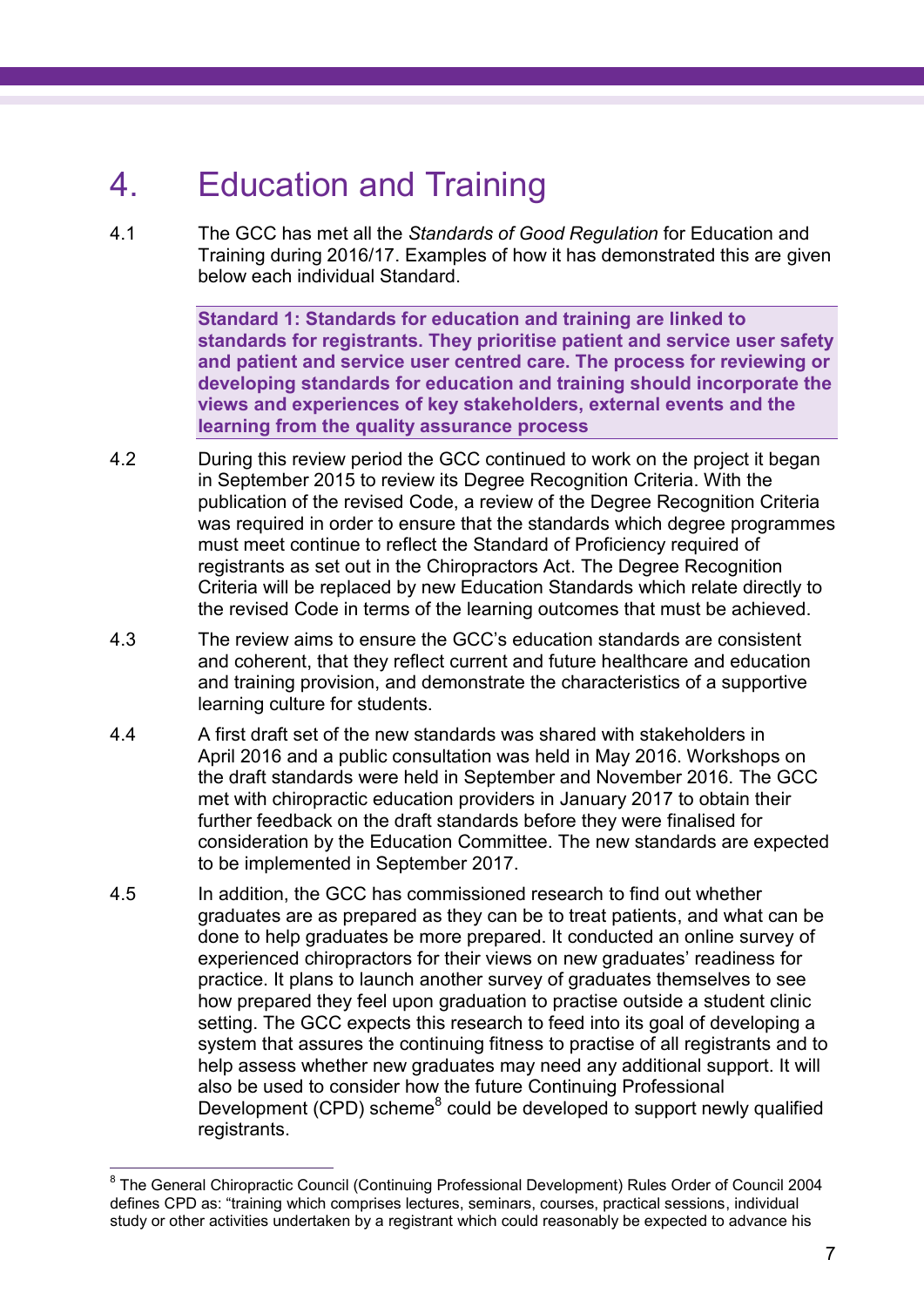4.6 We will continue to monitor the progress of these two projects.

**Standard 2: The process for quality assuring education programmes is proportionate and takes account of the views of patients, service users, students and trainees. It is also focused on ensuring the education providers can develop students and trainees so that they meet the regulator's standards for registration**

- 4.7 In conjunction with its review of the education standards described at paragraph 4.2, the GCC is reviewing its quality assurance and accreditation process with the aim of ensuring that it remains fit for purpose in terms of quality, effectiveness and cost efficiency.
- 4.8 As part of the GCC's current process for recognising (or approving) chiropractic degree programmes, a panel appointed by the Education Committee conducts a visit to the education provider in order to advise whether the programme delivered adheres to the Degree Recognition Criteria. The panel may recommend that approval should be made subject to recommendations or conditions. The GCC's decision is subject to approval by the Privy Council.<sup>9</sup> Approval of a programme is valid for five years. Once approval is granted, education providers are then asked to submit annual monitoring reports for each of the degree programmes that they deliver to allow the GCC to ensure that the programmes continue to meet any conditions and recommendations imposed as a result of the approval process
- 4.9 As of September 2017, the new Education Standards are being implemented, alongside new approval and monitoring arrangements. As part of these new arrangements, approvals of degree programmes will no longer automatically expire after five years. Instead the GCC will require education providers to notify it of any substantive programme changes during the year which will then be considered as part of an annual monitoring process. A pool of Education Visitors will be recruited and trained to form visiting panels when the GCC considers a visit is required for approval or monitoring purposes. These processes will be documented in its new Quality Assurance Handbook.

**Standard 3: Action is taken if the quality assurance process identifies concerns about education and training establishments**

4.10 The GCC continues to publish information on its website about how concerns can be raised about an education provider. We have not identified any information during this performance review period to indicate that the GCC has had to act on any such concerns. This Standard therefore continues to be met.

 $\overline{a}$ 

professional development as a chiropractor or contribute to the development of the profession of chiropractic".

 $9$  The Privy Council is how interdepartmental agreement is reached on items of government business which, for historical or other reasons, fall to ministers as privy counsellors rather than as departmental ministers.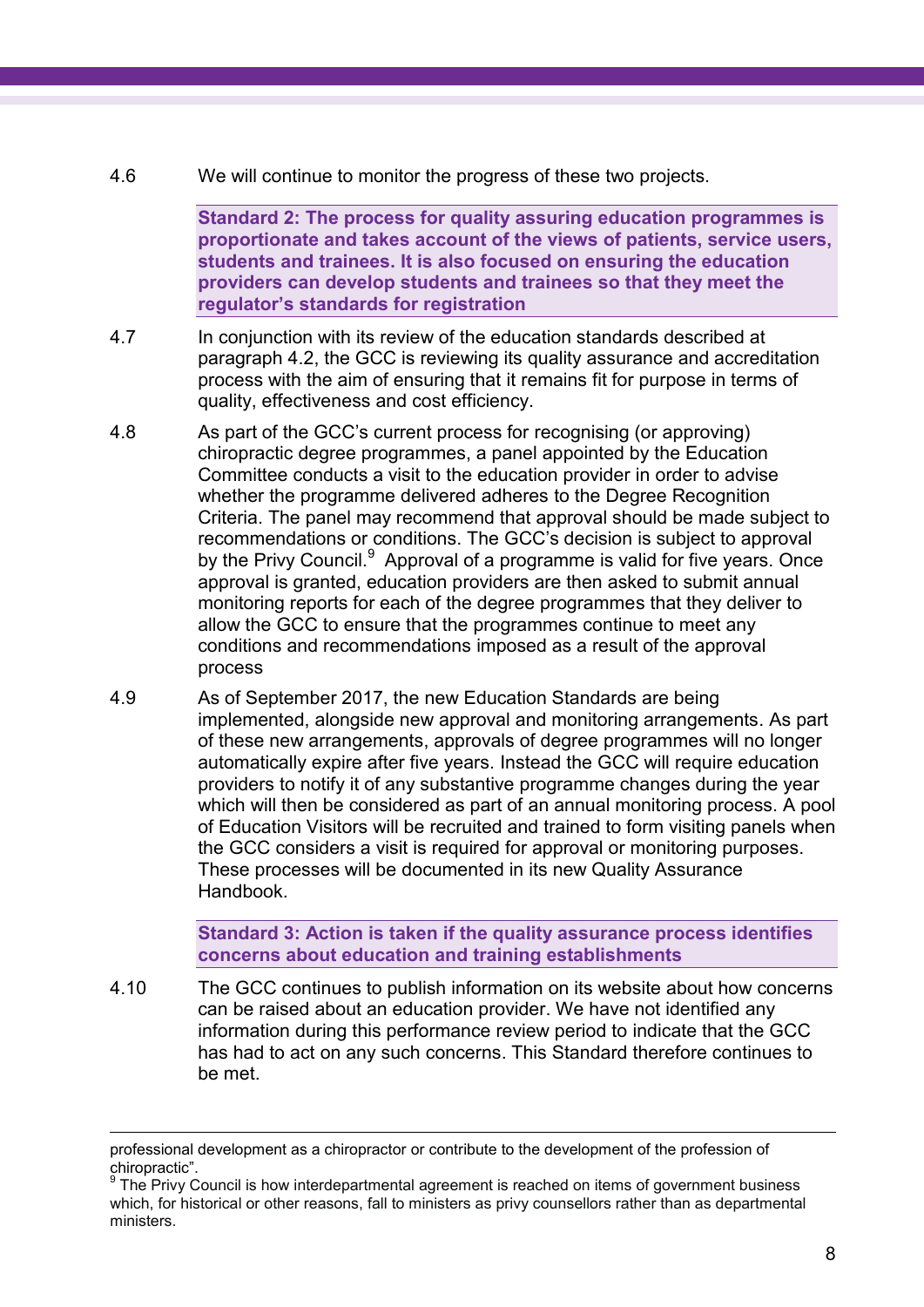**Standard 4: Information on approved programmes and the approval process is publicly available**

- 4.11 The GCC publishes visit reports to education providers on its website, once the reports have been approved by the Privy Council. This will be part of the processes documented in the new Quality Assurance Handbook, due to come into effect in September 2017.
- 4.12 In last year's report, we noted that the GCC had not published a report on a recognition visit conducted in July 2015. The GCC has since published this report on its website. We have not identified any other concerns about the publication of information about approved programmes or the approval process on the GCC's website, and therefore conclude that this Standard continues to be met.

### <span id="page-12-0"></span>5. Registration

5.1 As we set out in Section 2, we identified concerns about the GCC's performance against Standard 2 for Registration and carried out a targeted review. The reasons for this, and what we found, are set out under the relevant Standard below. Following the review, we concluded that this Standard was met and therefore the GCC has met all the *Standards of Good Regulation* for Registration in 2016/17.

> **Standard 1: Only those who meet the regulator's requirements are registered**

- 5.2 Last year we carried out a targeted review of this Standard. Our findings assured us that the GCC was correctly following its registration processes and that it had not added anyone to its register that had not met its registration requirements.
- 5.3 The GCC has introduced online checks to identify whether applicants for registration have been presenting themselves as chiropractors/offering chiropractic services during periods while they were not registered or while they were registered as non-practising. Where there is an indication that an individual has practised while not registered to do so, the GCC asks that individual to return a signed undertaking to confirm they have not in fact practised since they came off the register/elected to pay the non-practising fee. Where any individual is not able to provide such an undertaking, or there are any concerns about the undertaking given, the Registrar may decide to refuse registration or take fitness to practise action.
- 5.4 The GCC is also currently working with its IT contractors to enable registrants to upload details and evidence of their indemnity arrangements to its website. This is scheduled for completion in August 2017. It will then be able to ask registrants to provide an annual update on their indemnity arrangements through this system.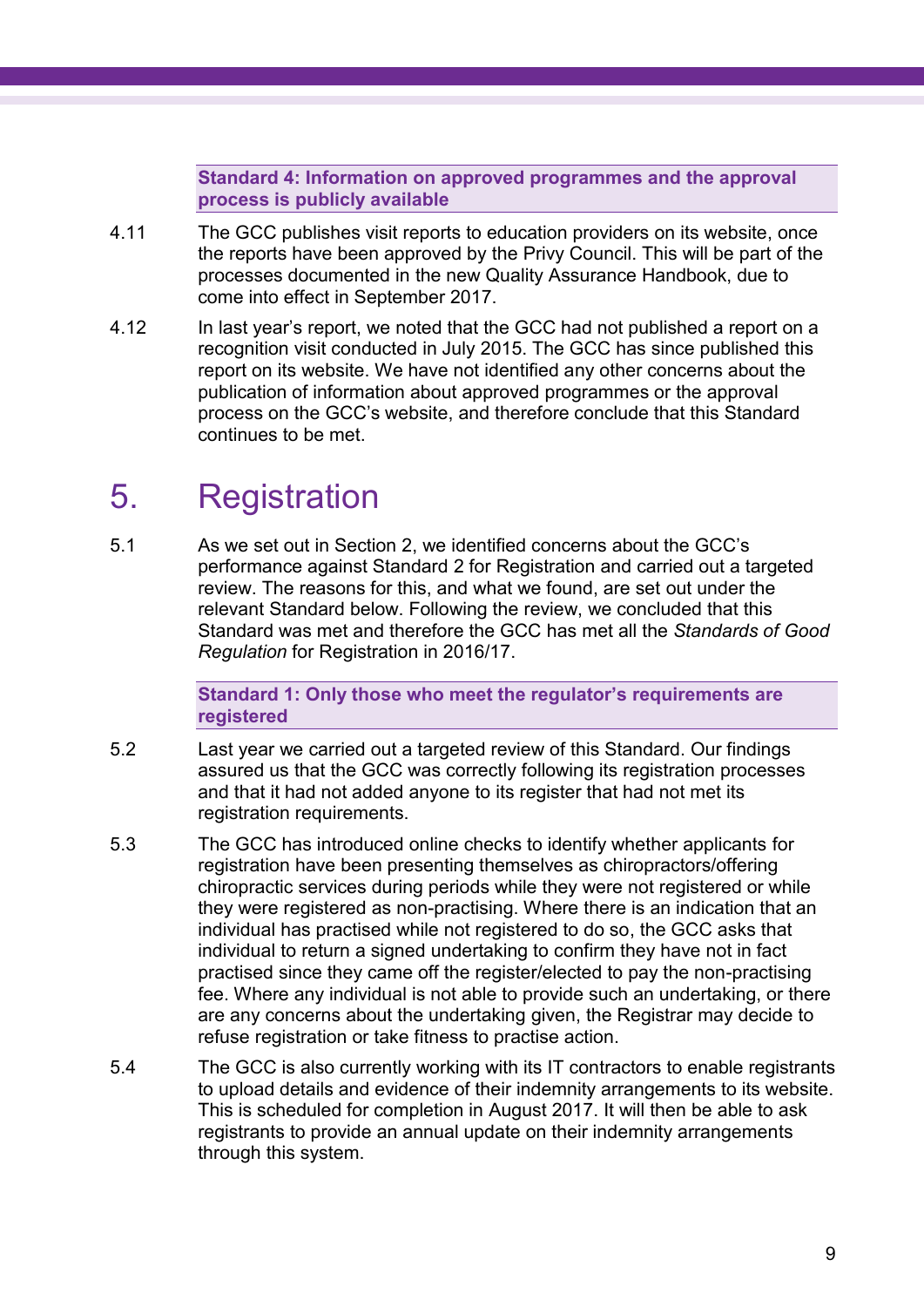**Standard 2: The registration process, including the management of appeals, is fair, based on the regulator's standards, efficient, transparent, secure, and continuously improving**

5.5 Last year, we carried out a targeted review of this Standard to review changes the GCC had made to its registration processes. We concluded that the GCC had met this Standard. We carried out a targeted review again this year to review the GCC's power to annotate registrants' entries on the register, as well as the revisions the GCC had made to its registration forms and to consider the approach taken by the GCC to the registration appeal they received.

#### **Annotation of the register**

- 5.6 Last year, we noted a concern arising from a case reviewed as part of our Section 29<sup>[5](#page-6-1)</sup> work in which the GCC was unclear about whether a registrant was registered as non-practising at the time of their alleged misconduct. Whilst we were concerned that the GCC did not know the registration status of a registrant subject to fitness to practise proceedings, we were satisfied that the GCC had taken appropriate steps to prevent this confusion from happening again.
- 5.7 However, in looking at the above, we identified that the GCC had historically been referring to a 'non-practising register' when in fact the legislation governing the GCC does not give the GCC power to hold a separate register for those who are registered with the GCC but have indicated that they do not practise as chiropractors. Instead the GCC has the power to annotate a registrant's entry on the register to show that they are not practising.
- 5.8 This year we carried out a review of this issue as we wanted to understand how the GCC assures itself that those annotated as non-practising are in fact not practising; what the CPD requirements are for those registered as nonpractising; the differences between those that pay the non-practising fee from those that are not registered; and whether the GCC had identified any risks from the use of the term 'non-practising register' and how it was dealing with those.
- 5.9 The GCC has information about the non-practising fee on its website for registrants and applicants for registration. In addition, when writing to individuals seeking to pay the non-practising fee the GCC makes the implications of this clear, including that whilst non-practising registrants may refer to themselves as chiropractors, it is an offence to practise as a chiropractor whilst registered as non-practising.
- 5.10 The GCC told us that it carries out checks when a registrant with nonpractising status applies to change to practising status. It checks any websites on which they are listed as offering chiropractic services in the UK to assess whether there is any indication on those websites that they have practised while not registered to do so. If the checks identify information suggesting that the individual may have been practising in the UK while annotated as non-practising, the GCC asks them to sign a written undertaking confirming that they have not in fact practised during that period.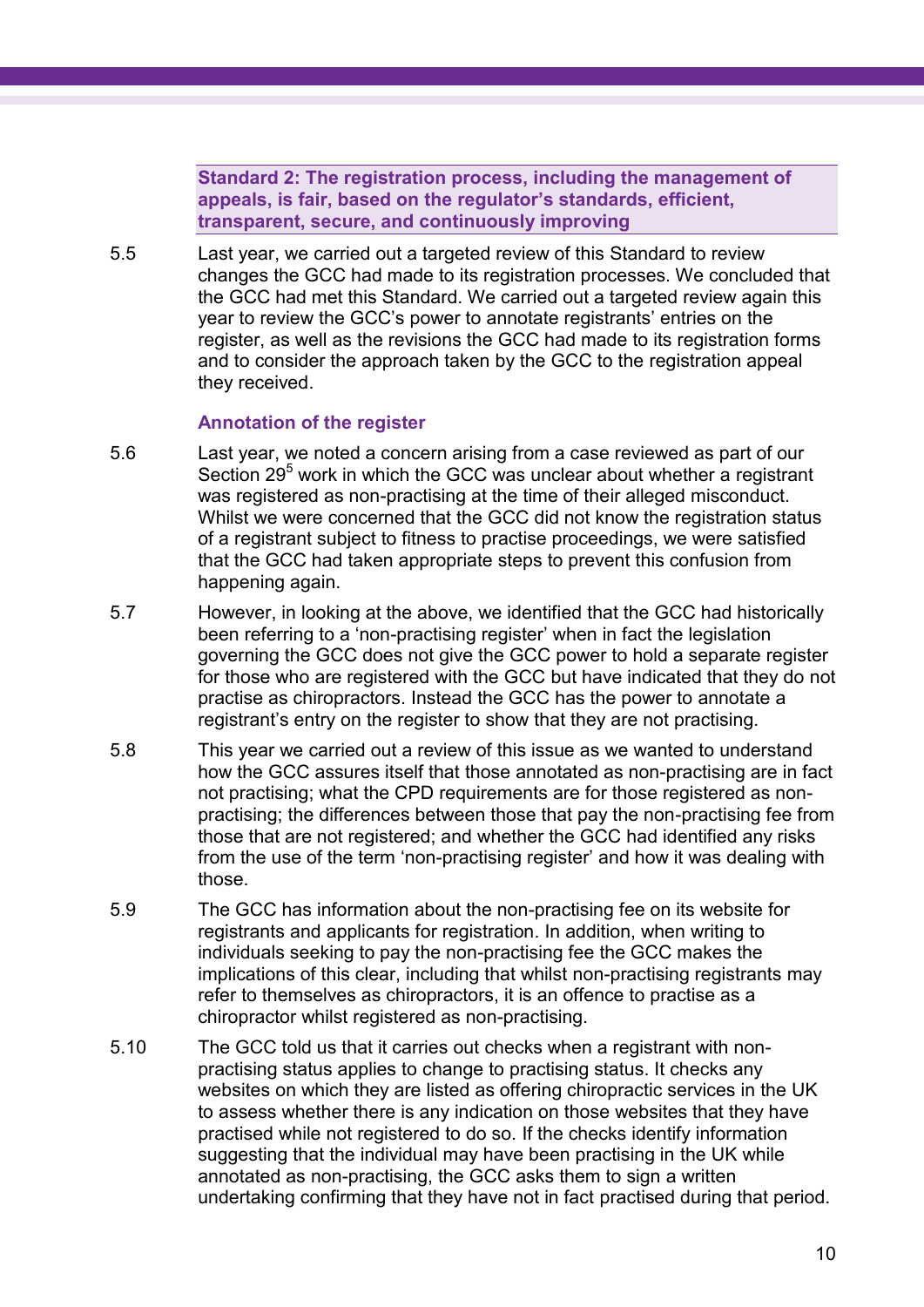Any refusal to do so is considered when assessing good character as part of the registration process.

- 5.11 The GCC has also told us that non-practising registrants are subject to the same CPD requirements as practising registrants. This means that if they later choose to return to practising as a chiropractor, there is a level of assurance that they have up-to-date knowledge and skills.
- 5.12 We also found that the GCC's register contains a clear explanation that where an individual is registered as non-practising, they cannot work as a chiropractor in the UK. This makes the registrant's status clear for members of the public or employers who may check a registrant's entry. The register also states that any information to indicate that such a registrant is working in the UK should be referred to the GCC.
- 5.13 It is of concern that the GCC referred to a 'non-practising register' in its public materials for so long. However, as the register is clearly annotated to explain that any chiropractor who decides not to practise but retains their registration in this way cannot practice as a chiropractor in the UK, we are satisfied that there has been no risk of public confusion about the status of a registrant. The potential risk of the public being misled into thinking that a separate nonpractising register exists has now been addressed with the steps the GCC has taken to review the information it has on its website.

#### **Registration appeals**

- 5.14 Last year we reviewed whether the GCC had robust and appropriate processes in place for registration appeals. We found that the GCC had not received any appeals since 2009 and had limited operational guidance or governance documentation to support the Registration Appeals Committee. We found that the only information available was contained in the GCC's rules and document explaining the legislation. There was guidance for applicants, *Appeals against the decision of the registrar*, and there is a procedure for dealing with appeals.
- 5.15 However, we were satisfied that despite not receiving any registration decision appeals since 2009, the GCC had suitable guidance for applicants and staff about appeal requests.
- 5.16 In 2016/17 the GCC received and concluded a registration appeal. We asked the GCC for more information about this appeal. The GCC said that the appeal was made by a chiropractor whose name had been removed from the register following a decision made by the Registrar, on the basis that they had failed to meet the CPD requirements. The chiropractor's appeal was heard by a Registrations Appeal Committee panel consisting of three Council members. The panel granted the appeal, concluding that the chiropractor's CPD summary was technically compliant with the relevant statutory rules.

This appeal highlighted to the GCC an issue with the current CPD rules. Currently, any registrant can identify 'development of the profession' as a learning need in relation to their CPD. The GCC has looked at this issue and will be revising the guidance for registrants to include a recommendation that 'developing the profession' should only be relied on for the purpose of CPD if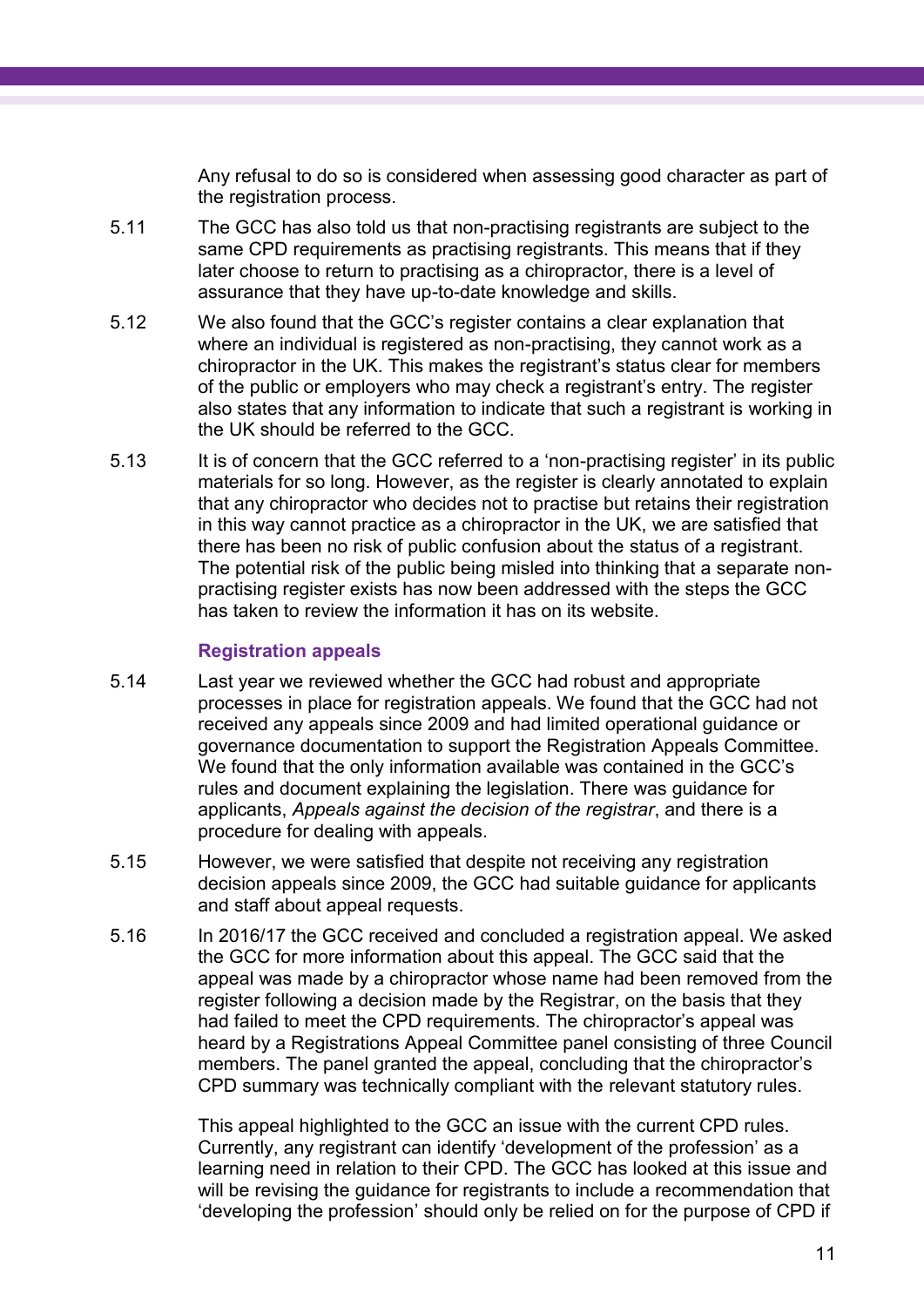a registrant is an educationalist or involved professionally in research. We will follow up on the revisions made to the GCC's guidance in next year's report.

#### **Registration application forms**

5.17 The GCC has reviewed and updated its registration applications forms with the aim of ensuring clarity, consistency and fitness for purpose. It is developing forms for registrants who need to make a self-declaration outside of the retention period on matters such as criminal convictions and cautions, health issues and non-GCC disciplinary matters. These forms will be available to download from the GCC website. The aim is to gather consistent and relevant information from registrants, to help prompt decision-making by the GCC.

#### **Test of competence (TOC)**

- 5.18 Last year we were reassured by the findings of the TOC's External Examiner which found that the  $TOC^{10}$  had been conducted to a high standard from January 2015 to January 2016.
- 5.19 To ensure confidence in the TOC process, the TOC is reviewed annually by the External Examiner. The External Examiner found the process for 2016/17 had been operated satisfactorily, standards maintained and public safety assured. They did make several suggestions and recommendations for improving the TOC process to which the GCC has responded.
- 5.20 In addition to this annual review by the External Examiner, the TOC will be externally reviewed after three years.
- 5.21 The GCC has published new guidance for both candidates (March 2017) and employers of TOC candidates (December 2016). The guidance for candidates provides details of: how to apply to take the TOC; details of payment; what the TOC interview covers; documents to bring; what happens after the interview; frequently asked questions; and TOC case studies of candidates and assessors, as well as useful information and resources. The guidance for employers/sponsors of TOC candidates provides similar information and explains how they can help someone taking the test.

**Standard 3: Through the regulator's registers, everyone can easily access information about registrants, except in relation to their health, including whether there are restrictions of their practice**

- 5.22 As part of our performance review, we conducted a check of a sample of the entries on the GCC's register and did not identify any errors or inaccuracies.
- 5.23 The GCC undertook a review of the information it publishes on its online register. The GCC contacted patient and chiropractic associations to ask for

 $\overline{a}$  $10$  The TOC is for chiropractors who wish to practise in the UK but who do not hold a UK recognised chiropractic qualification and are not eligible to apply for registration with the GCC under EU General Directive EC/2005/36. To pass the TOC the applicant needs to be able to demonstrate to a panel of chiropractors that they meet the standards set out in the GCC's Code and that they will be able to practise safely in the UK.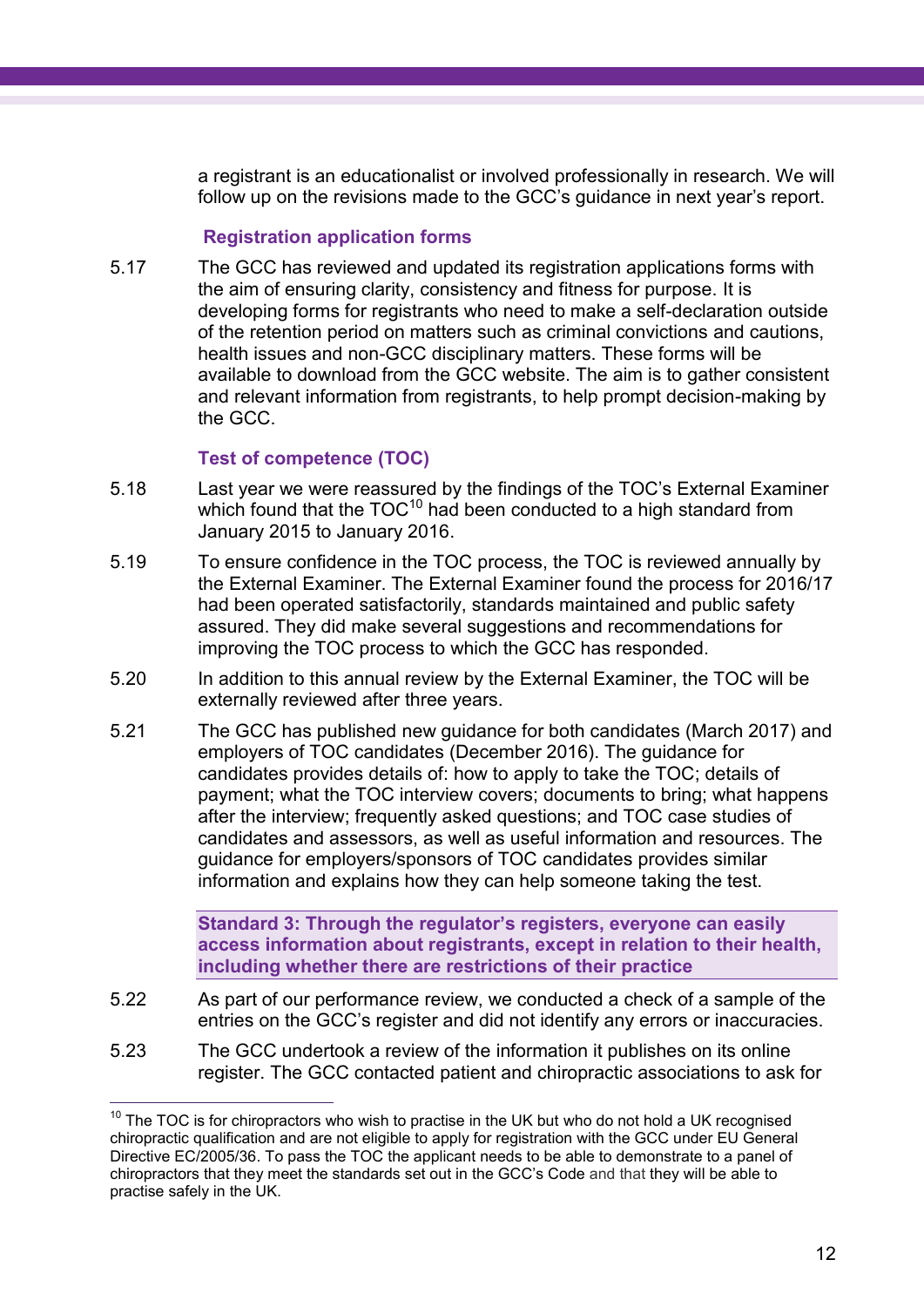their opinions and concluded that no changes to the information published on the register were required.

**Standard 4: Employers are aware of the importance of checking a health professional's registration. Patients, service users and members of the public can find and check a health professional's registration**

- 5.24 The registration search function is still clearly visible on the front page of the GCC website and can easily be found through online searches.
- 5.25 In the period under review, the GCC published two leaflets to help patients understand more about the chiropractic profession. *How should I choose a chiropractor* stresses the importance of ensuring that a chiropractor is registered. The second is a revised version of its *What can I expect when I see a chiropractor* leaflet which outlines how chiropractic treatment is provided.
- 5.26 The leaflet *The GCC at a Glance* was produced to explain the GCC's role and how it protects patients. It is available on the website and has been used at events such as the Northern Ireland Assembly reception and the Scottish Regulatory conference.

**Standard 5: Risk of harm to the public and of damage to public confidence in the profession related to non-registrants using a protected title or undertaking a protected act is managed in a proportionate and risk-based manner**

5.27 The GCC's website continues to make clear that the title of 'chiropractor' is protected by law and that it is a criminal offence for anyone to describe themselves as such without being registered with the GCC. The GCC has processes to deal with illegal practice and the misuse of protected titles. This Standard therefore continues to be met.

> **Standard 6: Through the regulator's continuing professional development/revalidation systems, registrants maintain the standards required to stay fit to practise**

- 5.28 The GCC's continuing professional development (CPD) year begins on 1 September and ends on 31 August. During the CPD year, each registrant must complete at least 30 hours of learning. Half of the 30 hours (15 hours) must include 'learning with others'. This means that there must have been some direct and immediate interaction between the registrant and other people (these could be colleagues, peers or those whose role it is to facilitate learning and development) as part of the learning activity. The remaining 15 hours may include further learning with others, or solitary learning, such as reading or conducting research. Every year registrants must send the GCC a summary of their CPD activities to show that they have completed the required 30 hours.
- 5.29 The GCC continues to raise awareness of its CPD requirements. It has published guidance for chiropractors on how to meet the CPD requirements for 2016/17 as well as feeding back learning points from its audit of CPD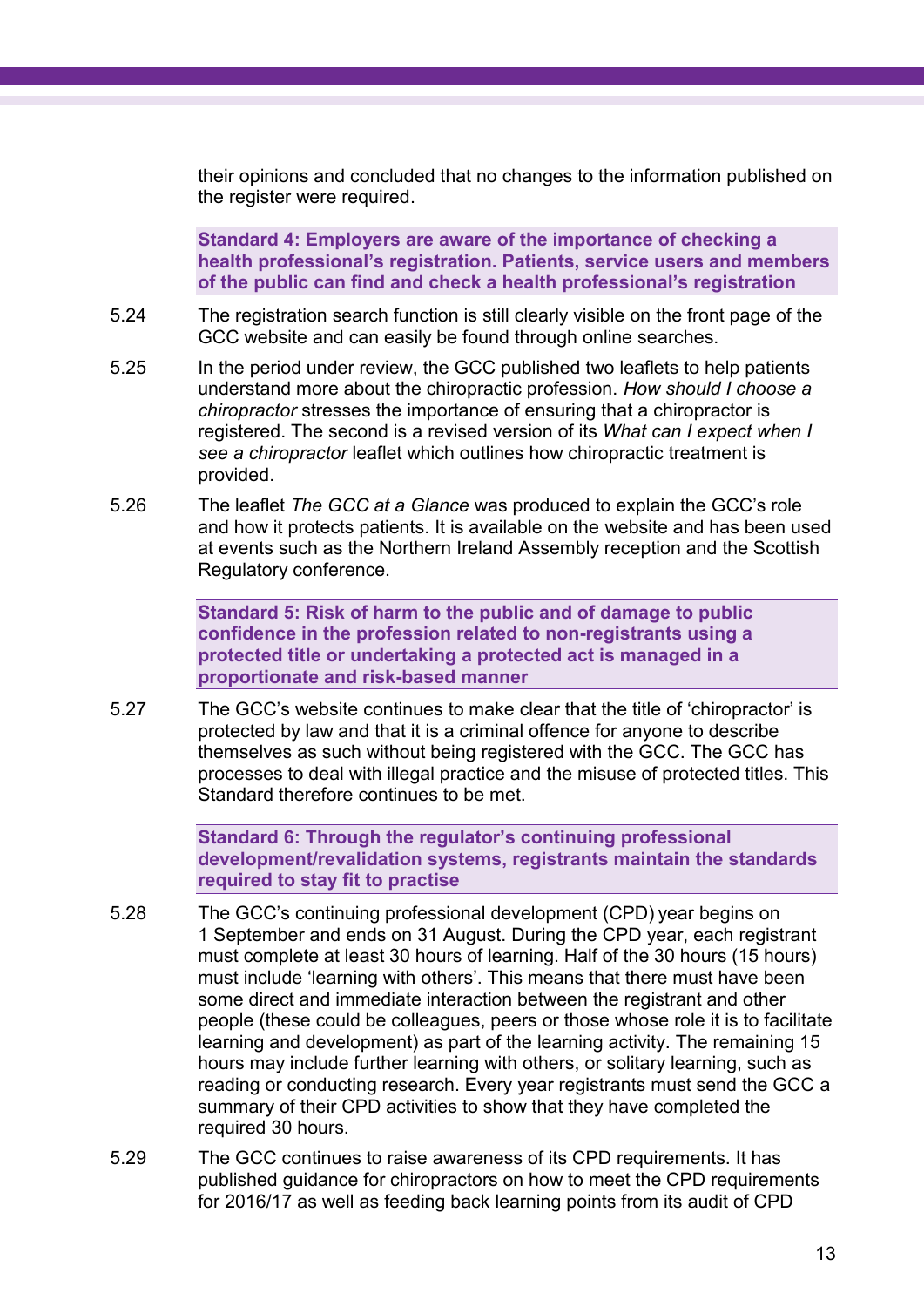submissions. Rather than audit a selection of CPD submissions, this year the GCC has been checking all the CPD submissions for 2015/16. It hopes to complete the review of all CPD summaries in July 2017, following which it will deal with any queries arising from the review process.

- 5.30 As part of the checking process, registrants are asked for additional information where necessary and/or given feedback for future reference. Learning points from the checks will be published on its website and guidance will be produced for registrants about what is expected from each section of the CPD summary to assist them in completing their CPD summaries in future. The Royal College of Chiropractors<sup>11</sup> will also quality assure the GCC's checking process.
- 5.31 The GCC has also raised awareness with its registrants who have been paying the non-practising fee for two or more years that they need to ensure they continue to meet the Code. The GCC asks all applicants transferring to the practising register to complete a self-assessment form. The GCC checks to ensure they have undergone recent training or had recent experience of practise directly related to the Code. This process also applies to anyone who wishes to restore their name to the Register and who has not been registered with the GCC for two or more years, as well as to those who register for the first time with a recognised UK qualification achieved two or more years before applying for registration.
- 5.32 The GCC is in the process of revising its CPD programme. The GCC began piloting aspects of the redeveloped scheme with registrant volunteers in December 2016, and those pilots will continue throughout 2017. A consultation on the new scheme is scheduled for 2018, and it is anticipated that the new CPD scheme will be implemented in 2019.
- 5.33 The future scheme will retain the main elements of the current scheme, which includes:
	- An annual cycle which requires 30 hours of learning, at least 15 hours of which is learning with others
	- The use of learning cycles as the basis for planning, undertaking and reflecting on learning

The future scheme will also include:

- Additional mandatory requirements that must be met during a three-year cycle:
	- An objective activity (for example, a case based discussion, peer observation and feedback, patient feedback or clinical audit)
	- A CPD activity in an area identified by the GCC as of importance to the profession. This might change over time (for example, from persistent issues in fitness to practise cases or where, for example, new legislation has been introduced)

 $\overline{a}$  $11$  The Royal College of Chiropractors is the professional membership body for chiropractors in the UK.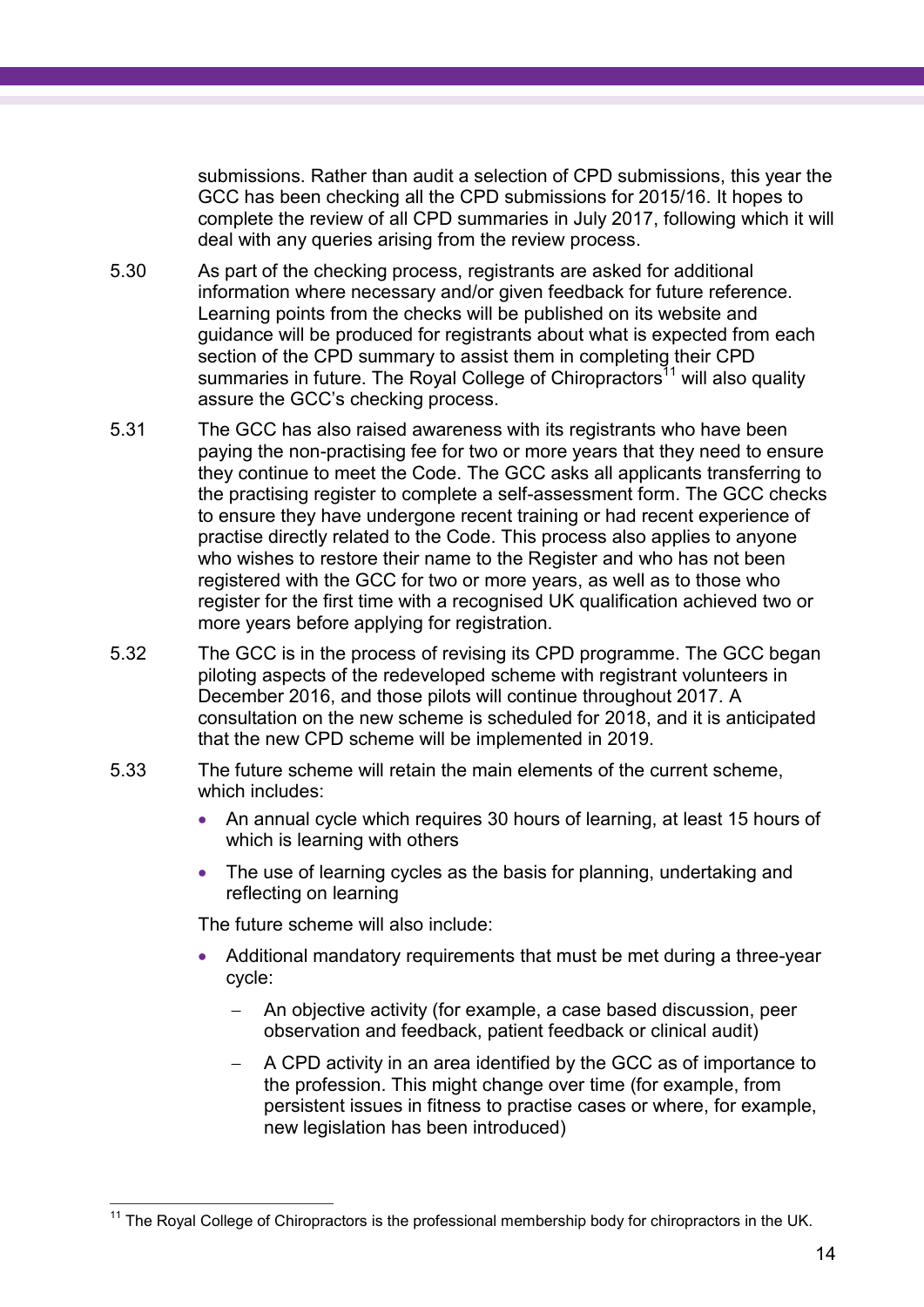A peer discussion to demonstrate engagement with learning and development and reflective practice.

### <span id="page-18-0"></span>6. Fitness to Practise

- 6.1 As we set out in Section 2, we identified concerns about the GCC's performance against Standards 6 and 7 and carried out a targeted review. The reasons for this, and what we found, are set out under the relevant Standards below. Following the review, we concluded that Standard 6 was met but Standard 7 was not met.
- 6.2 We recognise that there will have been limited opportunity between the publication of our previous performance review report, and this report, for the GCC to act upon the issues that we discussed in our previous report. We will therefore look again when we next review the GCC's performance in 2018 at the activities the GCC may have undertaken to address the issues we have raised.

**Standard 1: Anybody can raise a concern, including the regulator, about the fitness to practise of a registrant**

6.3 The GCC's website explains how concerns can be raised about registrants and how the GCC investigates complaints. The website provides details about the types of concerns the GCC can deal with, how it investigates concerns, and provides a link to an online form to submit a complaint as well as alternative contact details.

> **Standard 2: Information about fitness to practise concerns is shared by the regulator with employers/local arbitrators, system and other professional regulators within the relevant legal frameworks**

- 6.4 This Standard was met last year, and there have been no significant changes to the way in which the GCC shares information with employers, system and other professional regulators.
- 6.5 An information-sharing agreement is currently being drafted between the CQC and the GCC to share information about cases regarding the potential inappropriate use of x-rays by chiropractors.

**Standard 3: Where necessary, the regulator will determine if there is a case to answer and if so, whether the registrant's fitness to practise is impaired or, where appropriate, direct the person to another relevant organisation**

- 6.6 The GCC has not changed its processes in this area and we have identified no concerns about the GCC's performance during this period of review.
- 6.7 The GCC has seen an increase in the complaints it is receiving about how registrants advertise their services throughout this review period. These complaints are primarily from one source.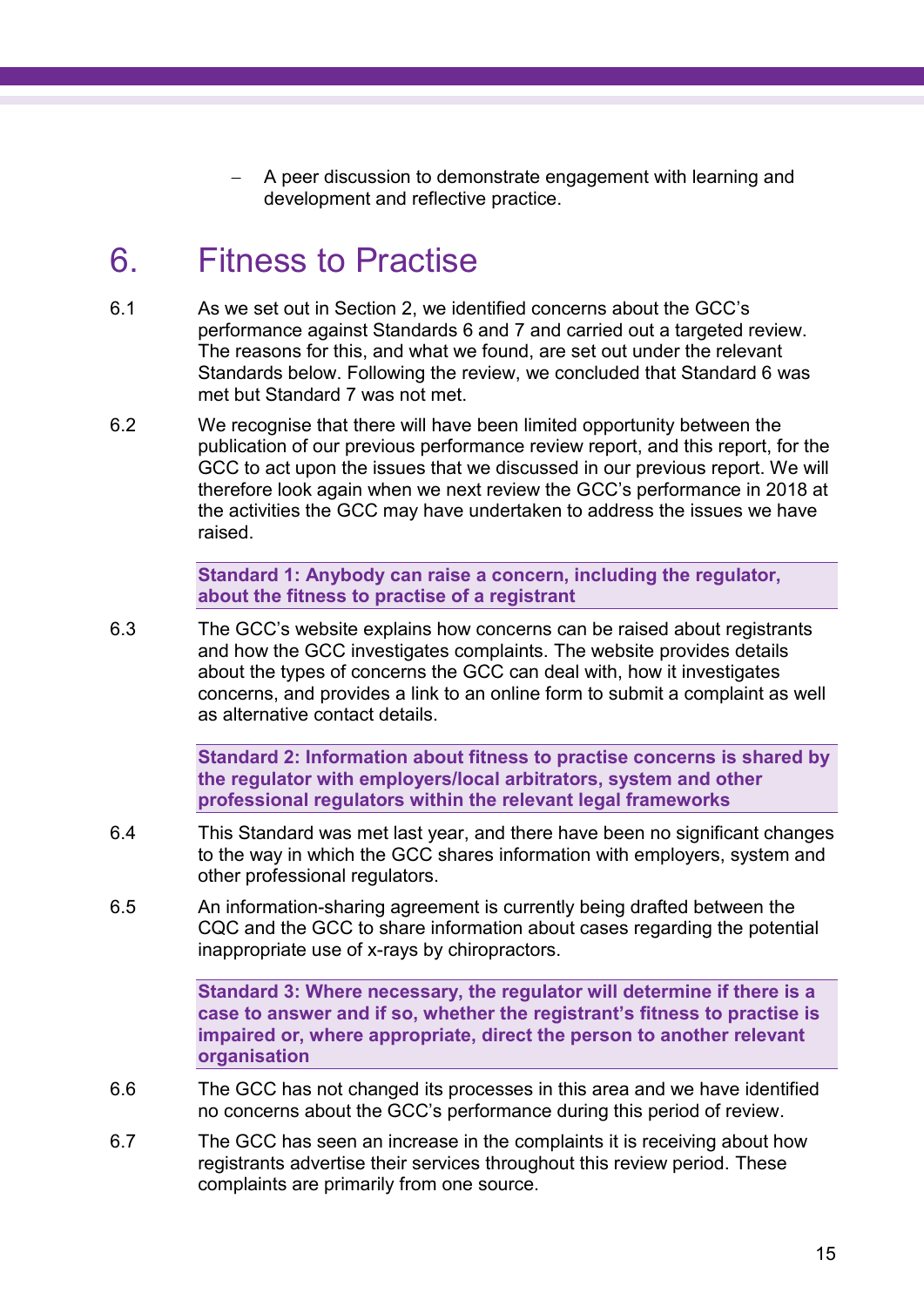- 6.8 The GCC considers into which of the following categorises the advertising allegation falls:
	- The allegation is such that no further action is required by the GCC (for example, where claims are made against someone who is not under its jurisdiction or the advertisement cannot reasonably be questioned). The complainant will be notified accordingly.
	- The allegation raises such serious issues of professional conduct (as defined by the *Spencer v the General Osteopathic Council<sup>12</sup>* case) that it needs to be investigated immediately by the GCC.
	- Where neither of the above apply, complaints will usually be referred to the Advertising Standards Authority  $(ASA)^{13}$  as the specialist agency. Once the ASA has concluded its determination, the case will be examined to see what, if any, further action needs to be taken by the GCC.
- 6.9 The GCC is currently dealing with the advertising allegations in line with the process above. We have seen no evidence that raises concerns with the way the GCC is dealing with these complaints, although we will continue to monitor this.

**Standard 4: All fitness to practise complaints are reviewed on receipt and serious cases are prioritised and where appropriate referred to an interim orders panel**

- 6.10 We ask the regulators to provide us with the median time from receipt of a complaint to the interim order decision, and the median time from receipt of information indicating the need for an interim order and the decision. The former is an indicator of how well the regulator's initial risk assessment process is working – whether it is risk assessing cases promptly on receipt, identifying potential risks and prioritising higher risk cases so that further information can be obtained quickly; the latter indicates whether the regulator is acting as quickly as possible once the need for an interim order application is identified.
- 6.11 The GCC's performance for the median time from receipt of complaint to interim order committee decision has increased slightly on last year, from six to eight weeks. The median time from the decision that there is information indicating the need for an interim order to the interim order committee decision is four weeks; the same as last year's annual median.
- 6.12 Although there has been a slight increase in the median time from receipt of complaint to interim order committee decision, data that relates to a small caseload, such as that held by the GCC, is likely to fluctuate. The small increase therefore does not appear to indicate a concern. We are also assured that the time from the receipt of information indicating the need for

 $\overline{a}$ 

 $12$  The threshold for whether a complaint or allegation is capable of amounting to Unacceptable Professional Conduct was set out by the High Court in the case of Spencer v the General Osteopathic Council: *Is the allegation worthy of the moral opprobrium and the publicity which flow from a finding of unacceptable professional conduct?* Spencer v General Osteopathic Council [2012] EWHC 3147 (Admin).

<sup>13</sup> The Advertising Standards Authority is the UK's independent regulator of advertising across all media.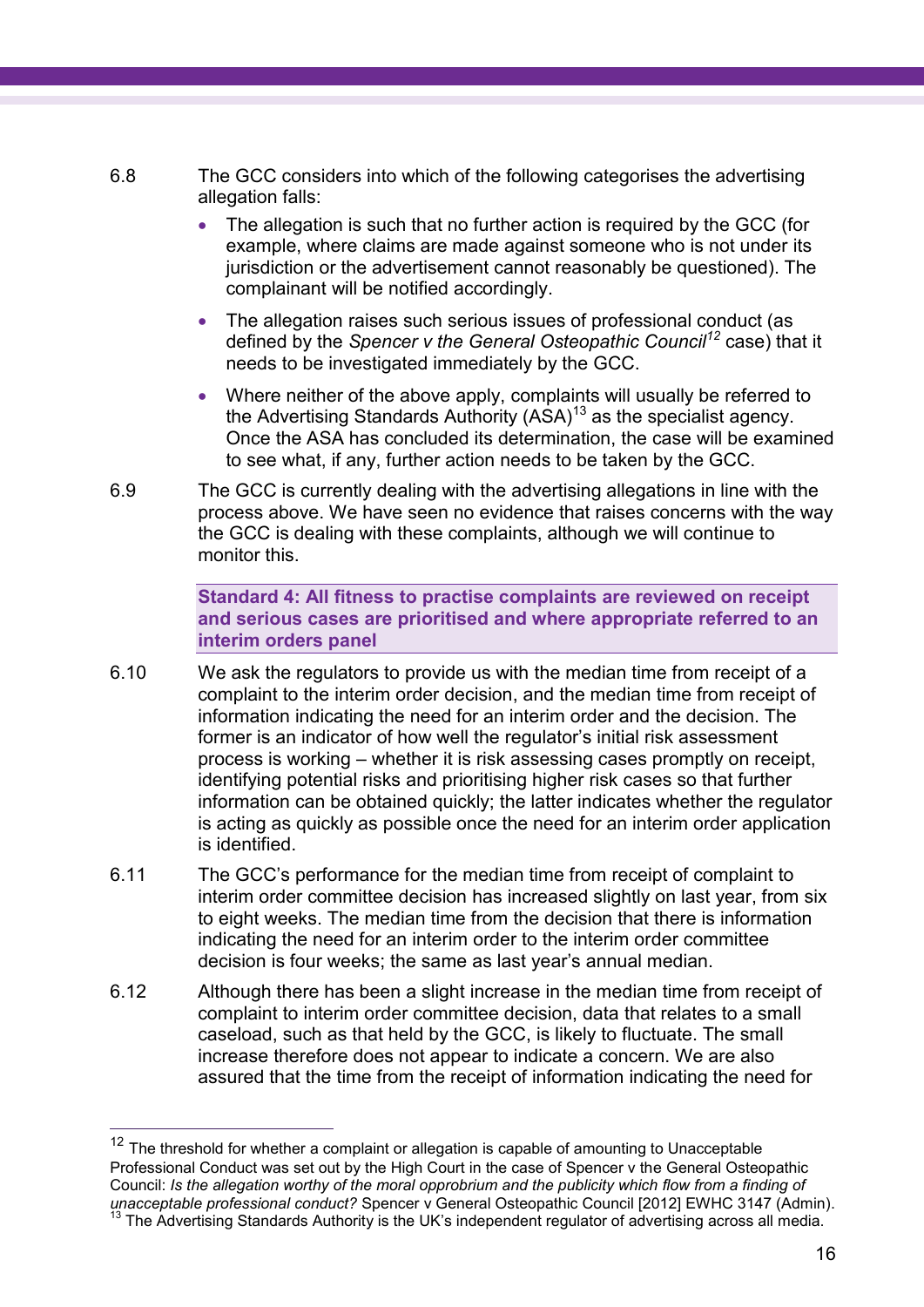an interim order to the interim order committee decision remains at four weeks.

**Standard 5: The fitness to practise process is transparent, fair, and proportionate and focused on public protection**

- 6.13 Following an audit and a targeted review of this Standard last year, we found that the GCC had met this Standard. Last year, we noted improvements in the GCC's investigation processes and guidance. We have no information to suggest that there have been any significant changes this year.
- 6.14 During this review period, we have conducted one detailed case review under our Section 29 process.<sup>[5](#page-6-1)</sup> We sent the GCC learning points in relation to the drafting of charges, its evidence gathering process, its approach to disclosure as well as the disclosure of unused material. Whilst the issues our learning points raised are serious, they relate to a single case, and as such do not impact on our assessment of the GCC's performance against this Standard.

**Standard 6: Fitness to practise cases are dealt with as quickly as possible taking into account the complexity and type of case and the conduct of both sides. Delays do not result in harm or potential harm to patients and service users. Where necessary the regulator protects the public by means of interim orders**

- 6.15 We carried out a targeted review on this Standard last year as we wanted to understand the reasons for a decline in the median time taken from receipt of initial complaint to the final Investigating Committee decision. We concluded that the GCC met this Standard last year as we were aware that for regulators with relatively small caseloads, such as the GCC, fluctuation in performance can be caused by a small number of individual cases, and that it had demonstrated sufficient improvement by reducing the time taken from the receipt of an initial complaint to the final fitness to practise hearing decision and clearing older cases.
- 6.16 This year we conducted a further targeted review of this Standard due to an increase in the median time taken from receipt of complaint to the final Investigating Committee decision, an increase in the number of older cases, and because the GCC had not been meeting its own internal target of concluding 90 per cent of Investigating Committee cases within nine months of receiving the complaint. We also wanted to find out how the GCC has been handling the increase in advertising complaints it has been receiving (as discussed in paragraphs 6.5 to 6.8, above).

#### **Timeliness of fitness to practise case progression**

6.17 The table below sets out, over the past five years, the time taken to progress cases and the number of older cases that the GCC holds.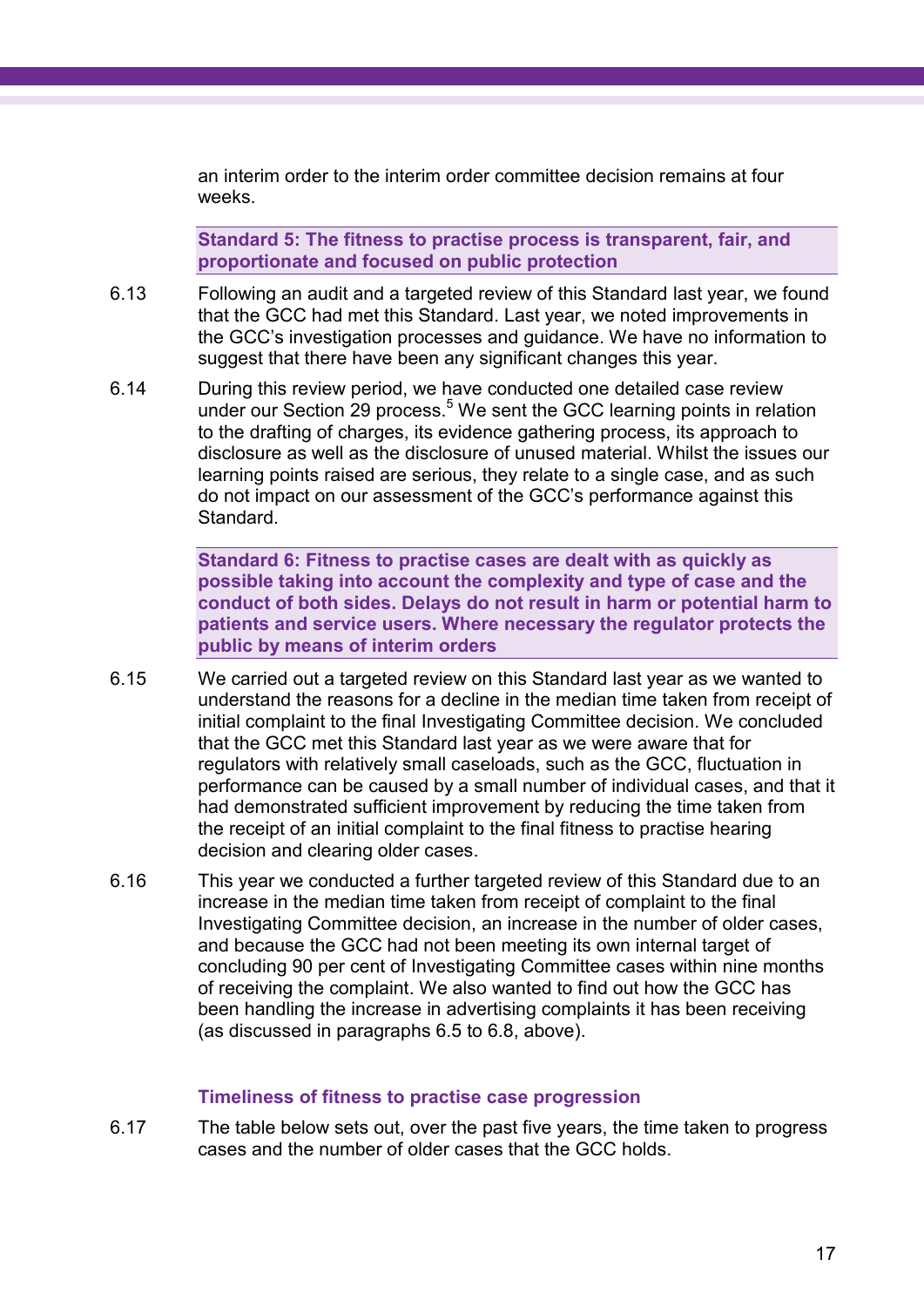| <b>Measure</b>                                                                                                                                                     | 2012/13       | 2013/14     | 2014/15     | 2015/16                  | 2016/1714    |
|--------------------------------------------------------------------------------------------------------------------------------------------------------------------|---------------|-------------|-------------|--------------------------|--------------|
| <b>Median time from</b><br>receipt of initial<br>complaint to the<br>final Investigating<br>Committee<br>decision (weeks)                                          | 60            | 23          | 18          | 21                       | 35           |
| <b>Median time</b><br>taken from final<br>Investigating<br>Committee<br>decision to final<br><b>Fitness to</b><br><b>Practise</b><br>Committee<br>decision (weeks) | 35            | 56          | 43          | 44                       | 31           |
| <b>Median time from</b><br>receipt of initial<br>complaint to final<br><b>Fitness to</b><br><b>Practise</b><br>Committee<br>determination<br>(weeks)               | 68            | 97          | 72          | 61                       | 64           |
| Number of open<br>cases which are<br>older than:<br>52 weeks<br>104 weeks<br>156 weeks<br>$\bullet$                                                                | 36<br>12<br>4 | 8<br>5<br>1 | 5<br>1<br>1 | 3<br>$\overline{1}$<br>0 | 13<br>1<br>0 |

- 6.18 This table shows a decline in the GCC's performance from receipt of a complaint to the final Investigating Committee, as well as the number of cases older than 52 weeks. However, it also shows that the GCC has improved its performance in the time from final Investigating Committee to final Fitness to Practise Committee and has maintained its performance in the median time from receipt of a complaint to the final Fitness to Practise Committee. Although there is a slight increase on this latter measure we do not consider this to be significant due to the small number of cases it relates to.
- 6.19 The GCC told us that during mid-2016 it identified that timeliness in some aspects of its fitness to practise function was declining, due to a combination of factors. We go on to consider these reasons below.

*Investigation of allegations*

 $\overline{a}$  $14$  This data in this table relates to the period 1 April to 31 March for each year.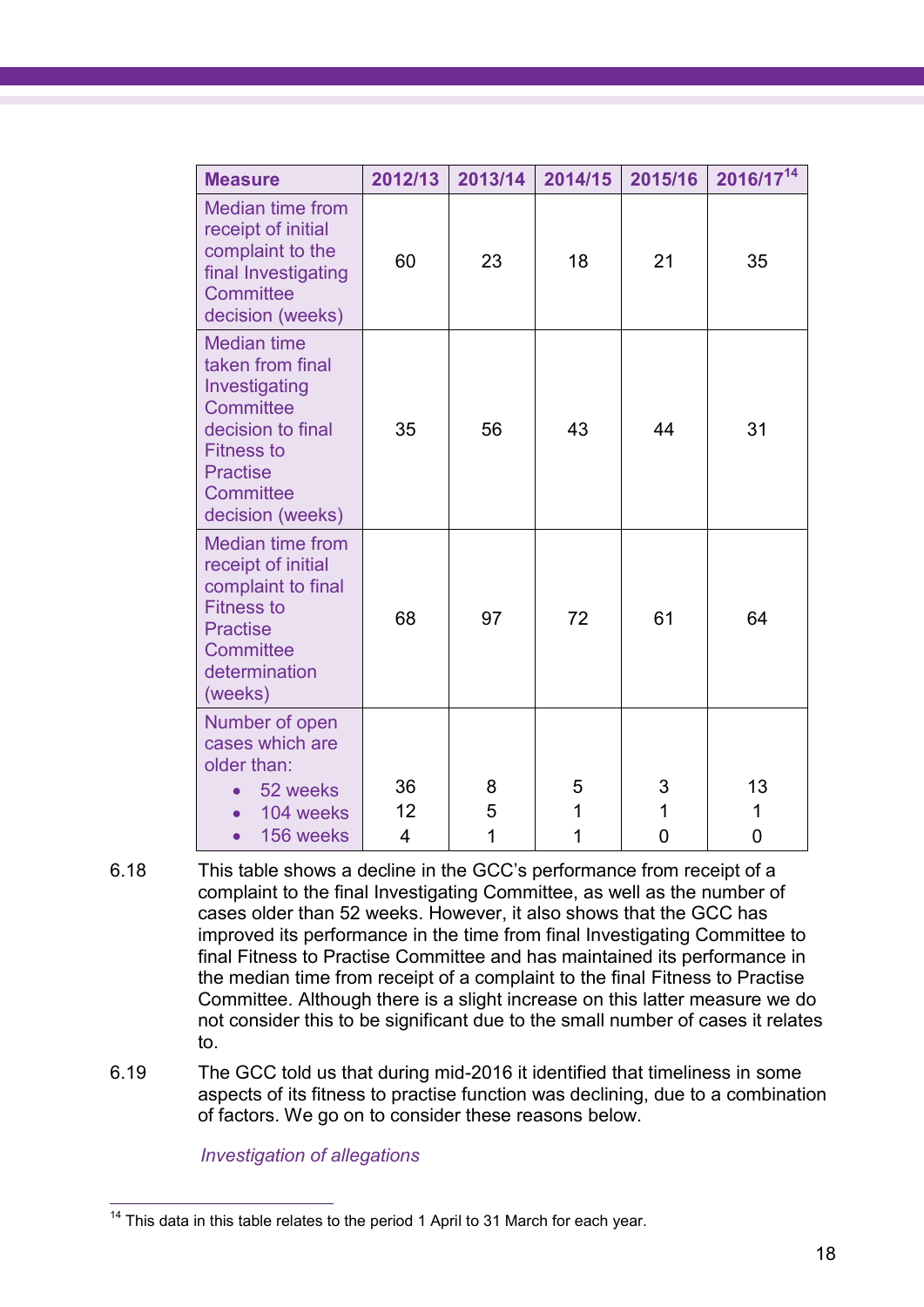6.20 In early 2016 the GCC introduced a change in the level of investigative work it undertook prior to the Investigating Committee decision. To ensure that the Investigating Committee had sufficient information to reach its decisions and draft robust allegations, a new process was put in place to 'frontload' the investigation of allegations. This means that the investigations team will take witness statements and, where appropriate, seek expert witness opinions on clinical allegations in advance of and in preparation for the Investigating Committee's consideration of each case. This additional workload had a significant impact on resourcing within the team and has had an impact on the median time taken from receipt of a complaint to the Investigating Committee decision.

#### *Staffing difficulties*

- 6.21 The GCC told us that during 2016 there was a considerable degree of instability due to staffing changes across the fitness to practise team. This factor, in combination with the changes to investigation processes referred to above, had a significant impact on the progression of cases under investigation.
- 6.22 Oversight of the investigation team's work was limited due to the increased workload on senior members of staff. This meant that the impact of the changes introduced to the investigations phase was not recognised in time for adequate measures to be taken to increase resources before a backlog developed.
- 6.23 The staffing difficulties also had an impact on the timely progression of the cases that had been referred for a hearing. This impacted on the extent of the case preparation carried out prior to hearings, with the result that some hearings had to be adjourned at short notice or part-heard due to deficiencies in the GCC's case-readiness.

#### *Advertising complaints*

6.24 During 2016 the GCC received each month from one organisation around 25 complaints about advertising. As the GCC's caseload is relatively small, this increase in complaints received is significant. An additional staff member was recruited to assist with analysing and progressing these allegations. However, senior staff within the GCC were also heavily involved in developing appropriate procedures for investigating these cases and in advising on the complexities of individual complaints. This had an impact on the time they had available for progression of the rest of the caseload.

#### *Complexity of cases*

6.25 The GCC told us that several of the cases referred for a Professional Conduct Committee hearing to take place in 2016 or 2017 were unusually complex compared to its usual case profile. The GCC reported that a number of these cases involved multiple different complaints that had been made at different times, related to third party investigations, or had to be adjourned for amendment of the allegations made. These cases form a significant section of the group of the GCC's 'aged cases'.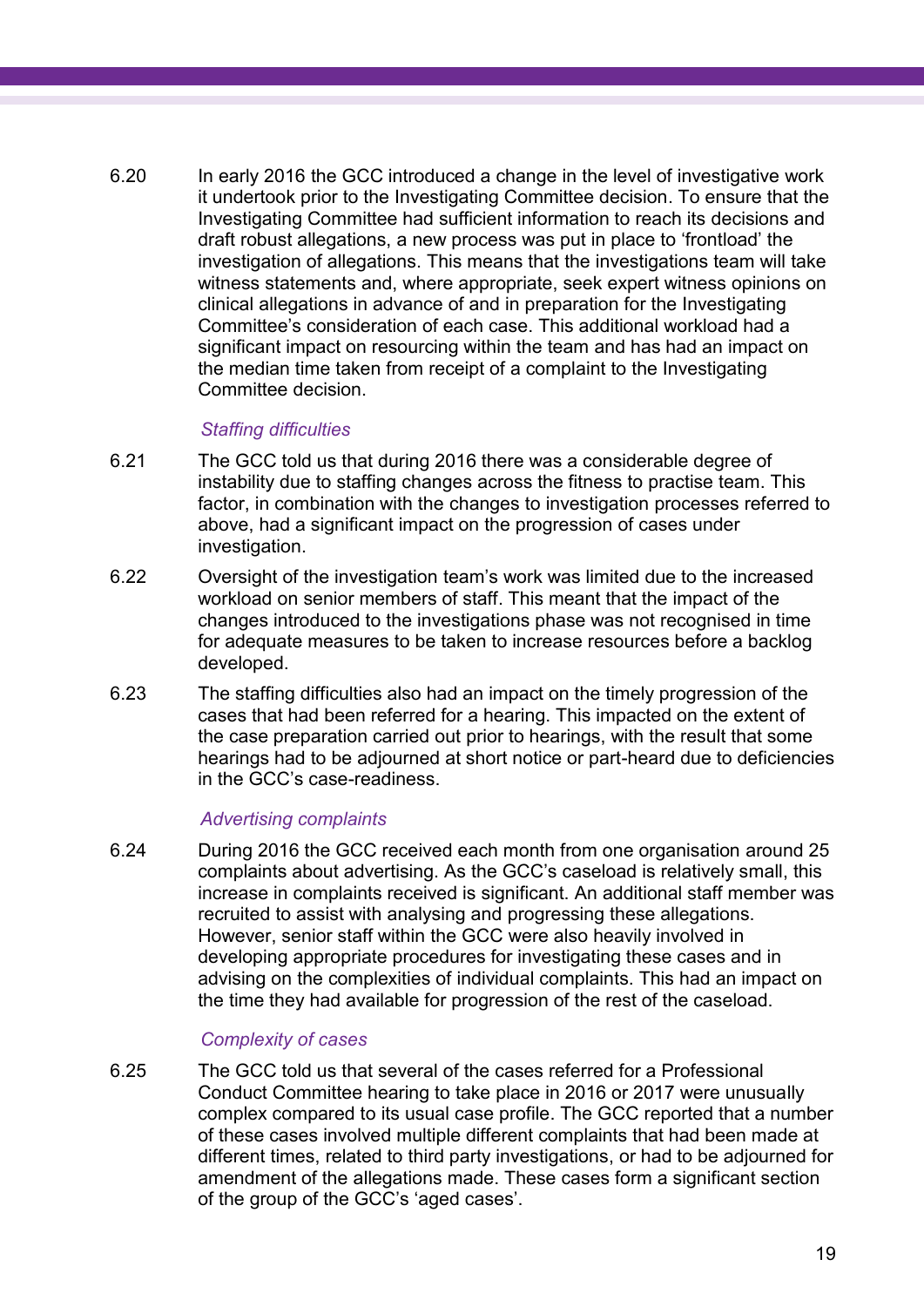#### **Action the GCC has taken to address improve its timeliness**

6.26 The GCC reports that it has taken steps to improve its timeliness and to address the factors reported above:

- An electronic case management system was implemented in late 2016 and is expected to assist the team to work efficiently and consistently, and to effectively monitor the progression of cases.
- The entire investigations caseload is checked every two weeks by the person who is now responsible for managing investigations, and there is a monthly review by the Deputy Chief Executive of every case that remains open five months or longer after the complaint was made. These checks ensure that avoidable delays are identified and addressed earlier.
- The Investigating Committee panels now conclude their consideration of cases during the meeting, rather than agreeing on the nature of the decision but leaving finalisation of the wording of the decision and (if the decision is to refer to the Professional Conduct Committee) the wording of the allegations until after the meeting. Investigating Committee meetings have been extended to two-day sessions to accommodate this change in procedure.
- The GCC has revised its key performance indicator for the investigations stage of the process to base it on the analysis of median timeframes. It says this will align it better with the performance measures other regulators use, and provide more meaningful data to monitor timeliness of cases through the investigations stage of the process.
- The majority of advertising complaints will no longer be included in the with the general investigations key performance indicator. The GCC has yet to decide on a separate key performance indicator for advertising cases.
- The preparatory work for Professional Conduct Committee hearings is currently being outsourced and it is expected that this will improve timeliness and quality of case preparation.
- 6.27 The GCC reports that its internal monitoring shows that timeliness of the cases under investigation is starting to improve in relation to those cases that were initiated after the additional checks were put in place in 2016. However, part of the current caseload consists of cases that were not adequately progressed at the initial stages of their lifetime earlier in 2015/16. Until those cases have concluded, they will continue to have an impact on its performance data.
- 6.28 The GCC has told us that it expects that the current outsourcing of Professional Conduct Committee referrals to a legal firm and the instruction of more experienced regulatory Counsel will ensure that fewer hearings should be adjourned at short notice or go part-heard due to deficiencies in the GCC's case preparations – which should prevent any further deterioration in timeliness at that stage of the process.
- 6.29 It also reports that extending Investigating Committee panel sessions to two days rather than one has assisted with reducing the risk of subsequent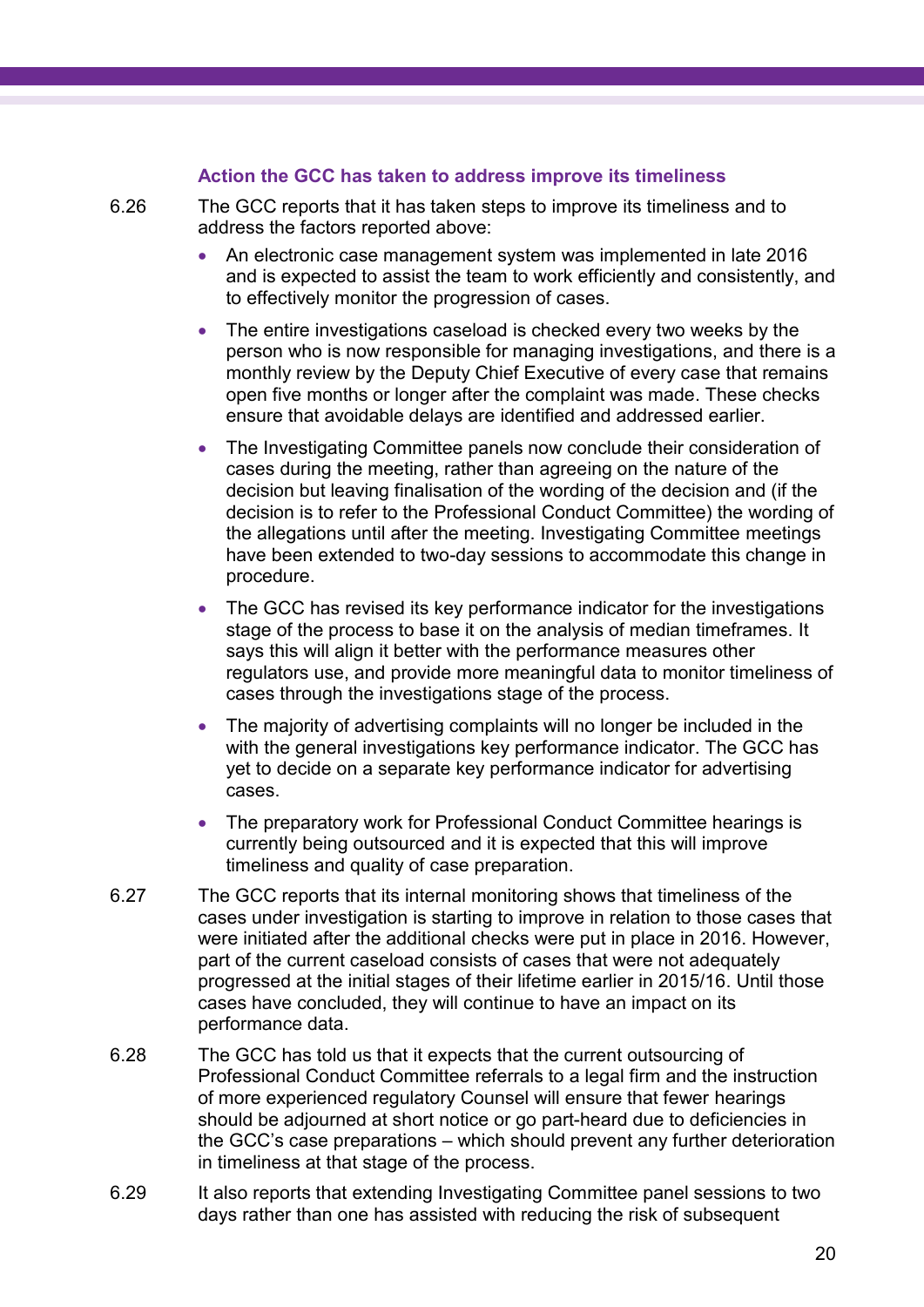procedural issues arising – because a two-day meeting allows sufficient time for the thorough drafting of allegations. The GCC recognises that the focus on accurate drafting of allegations means that fewer cases can be considered and concluded at each panel meeting than might otherwise be achieved, but it regards that as being preferable to a scenario in which pressure of time leads to problematic referrals being made (particularly as the GCC's statutory framework makes no provision for subsequent addition to or amendment of allegations prior to the Professional Conduct Committee hearing).

#### **Conclusion on the GCC's performance against this Standard**

- 6.30 Last year, we carried out a targeted review of the GCC's performance against this Standard. We concluded that the GCC had met this Standard and stated that it would need to maintain its performance in order to meet this Standard again this year. This year, the data demonstrates mixed performance as although median time from receipt of a complaint to an Investigating Committee decision has increased, the median time from Investigating Committee to final Fitness to Practise Committee has decreased. We consider that this data is not unexpected given the changes the GCC has made to 'frontload' investigations. Overall, we consider that the changes made by the GCC to 'frontload' investigations are likely to have a positive impact on the quality of investigations and Investigating Committee decisions, as well as on the allegations drafted. We will continue to monitor this area.
- 6.31 We also note that the GCC has taken steps to improve timeliness, including improved oversight of cases, changes to the fitness to practise team, and the outsourcing of work to a legal firm. The GCC expects that these changes will result in improvements in timeliness in fitness to practise.
- 6.32 Finally, we consider that the GCC has responded appropriately to the increase in advertising cases it receives. An additional fixed-term post was created to deal with these cases, minimising the impact that this increase will have on the wider fitness to practise caseload. The GCC is working with the ASA to progress these cases and will consider whether further guidance can be provided to registrants to reduce the number of advertising concerns that arise in the future. We will continue to monitor the GCC's handling of advertising cases. On the basis of the evidence above, we consider that this Standard is met.

**Standard 7: All parties to a fitness to practise case are kept updated on the progress of their case and supported to participate effectively in the process**

- 6.33 Following a targeted review and audit, we found that the GCC did not meet this Standard last year. It was also not met in 2014/15 due to concerns we identified in our 2014 audit regarding keeping parties updated and responding to correspondence received.
- 6.34 Whilst we recognised that the GCC had tried to improve its performance in this area, our audit last year found several problems and we remained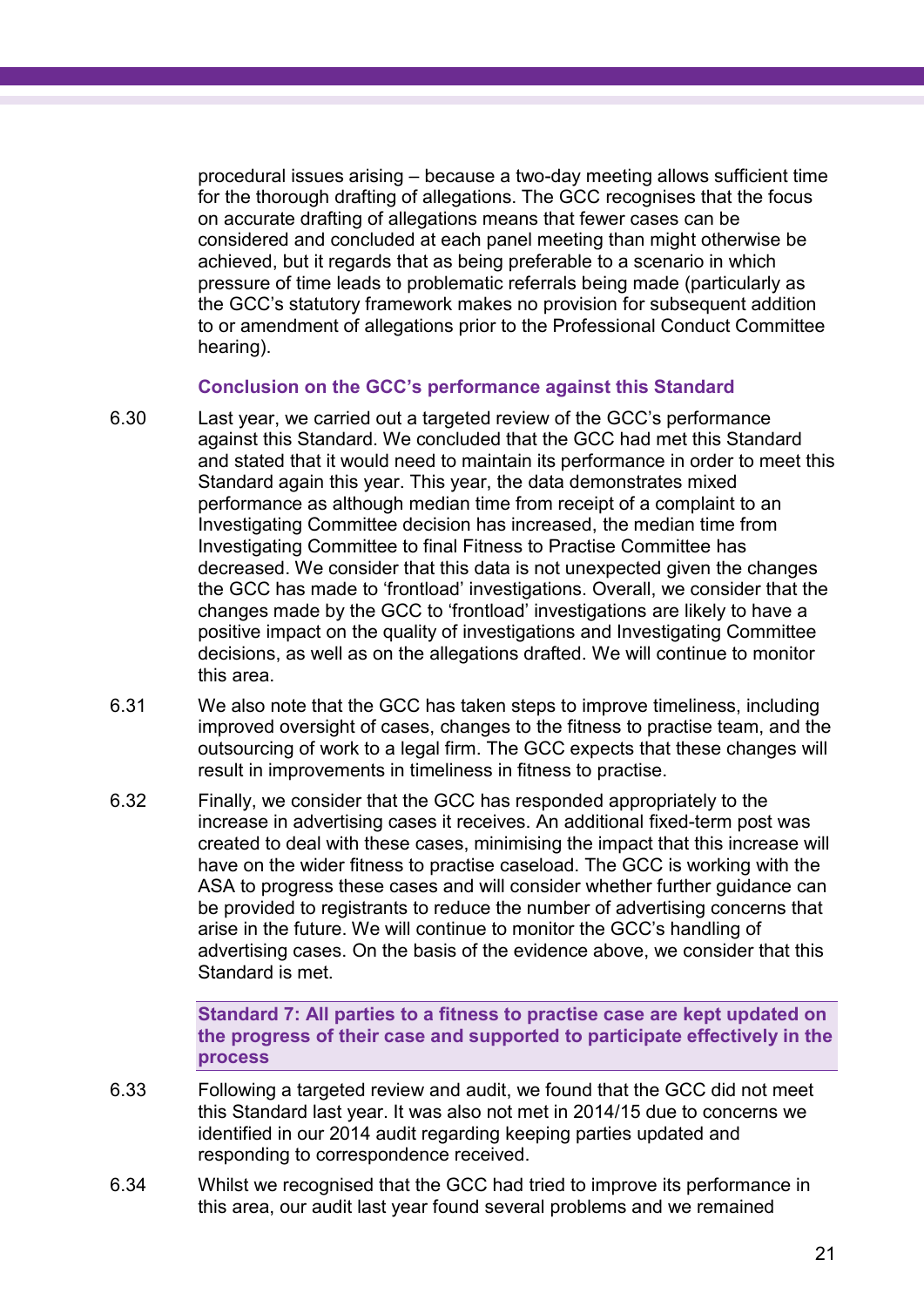concerned about how the GCC engages with parties, ensures they are kept updated and provides them with accurate information about their case or the fitness to practise process. Although the GCC had implemented changes, our audit showed that these had not addressed all the concerns previously identified under this Standard. Given the widespread nature of the concerns, it was our view that the GCC had not improved sufficiently in this area to meet this Standard.

#### **Update since last year**

6.35 The GCC has told us that it has introduced regular case reviews, and made changes to its fitness to practise team to resolve some of the staffing issues which it felt had contributed to customer service failings in the past.

#### **Audit reports**

6.36 The GCC provided a copy of audits (conducted by an external lawyer) from June 2016 and February 2017. These audits each reviewed a number of fitness to practise cases. The auditor noted that there were periods of inactivity in some cases, and there were concerns that parties were not updated on a regular basis. In addition, the auditor found mistakes or errors in correspondence with parties, and raised a concern with the content and tone of decision letters. Lastly, the auditor noted that there were a number of complaints received from parties about the management of their cases, with a common theme being that the investigation had been prolonged and that there had been a lack of regular contact from the GCC.

#### **Conclusion on the GCC's performance against this Standard**

6.37 Although we understand that the GCC has implemented changes which it believes will improve performance against this Standard, including the introduction of case reviews and the changes made to the fitness to practise team, we do not consider that these changes have yet resulted in sufficient improvements in performance. The concerns identified by the GCC's auditor raise similar issues to those we identified in our audit last year. We therefore conclude that this Standard remains not met.

> **Standard 8: All fitness to practise decisions made at the initial and final stages of the process are well reasoned, consistent, protect the public and maintain confidence in the profession**

6.38 This Standard was met last year following a targeted review. As part of our targeted review, we audited a number of decisions made at the initial stages of fitness to practise. We did not identify any inappropriate decisions, and considered that the small number of concerns which we did find were not so significant to impact on the GCC's overall performance against this Standard. There is nothing to indicate any changes in process this year.

#### **Registrar decision-making**

6.39 In July 2017 (outside of the period of this review), the GCC advised us that it had identified an issue regarding some decisions made by its Registrar. For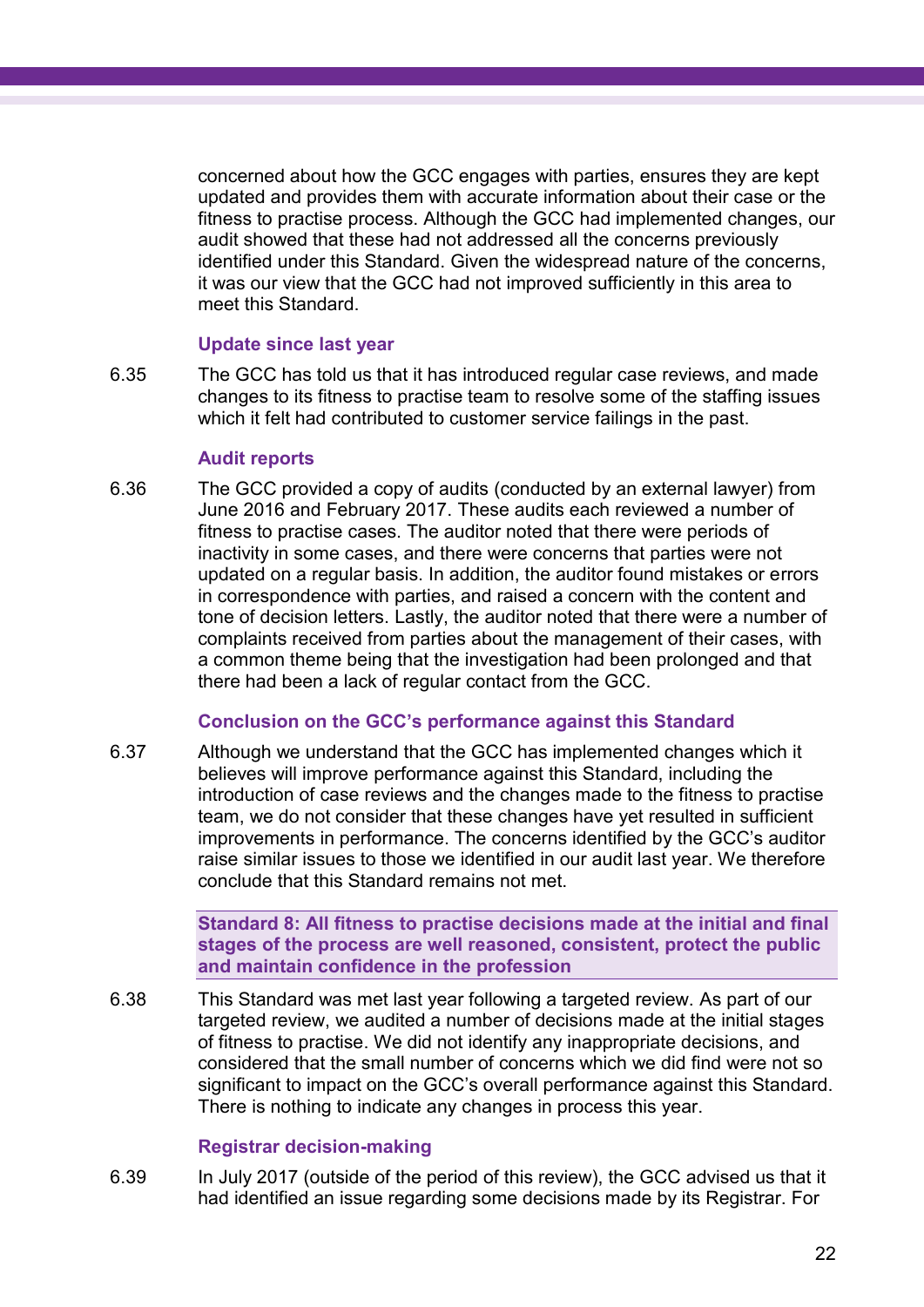several years, until early 2017, the GCC's Registrar had been closing some conviction matters without referring them to the Investigating Committee. These matters were considered by the GCC to involve less serious convictions. The GCC has now received advice that the GCC's primary legislation, the Chiropractors Act, does not permit the Registrar to make such decisions, and the Act requires that all criminal convictions be considered by the Investigating Committee. The GCC has acted to rectify this issue, and is in the process of reviewing affected cases in order to progress them to the Investigating Committee for consideration. The GCC anticipates that this will impact on a small number of registrants. We will monitor the progress of the corrective action and consider the impact of this issue in more detail in the next performance review period.

**Standard 9: All fitness to practise decisions, apart from matters relating to the health of a professional, are published and communicated to relevant stakeholders**

6.40 The GCC continues to publish fitness to practise decisions on its website (apart from those that relate to the registrant's health). We have seen no evidence to suggest that the GCC has failed to publish or communicate any fitness to practise decisions. No concerns have been identified through our check of the register, and this Standard is met.

> **Standard 10: Information about fitness to practise cases is securely retained**

6.41 During the period of this performance review, no data breaches have been reported to the Information Commissioner's Office<sup>15</sup> and the GCC has been monitoring this area on its risk register. We therefore consider that this Standard is met.

 $\overline{a}$  $15$  The Information Commissioner's Office is the UK's independent authority set up to uphold information [rights in the public interest,](https://ico.org.uk/about-the-ico/) promoting openness by public bodies and data privacy for individuals.